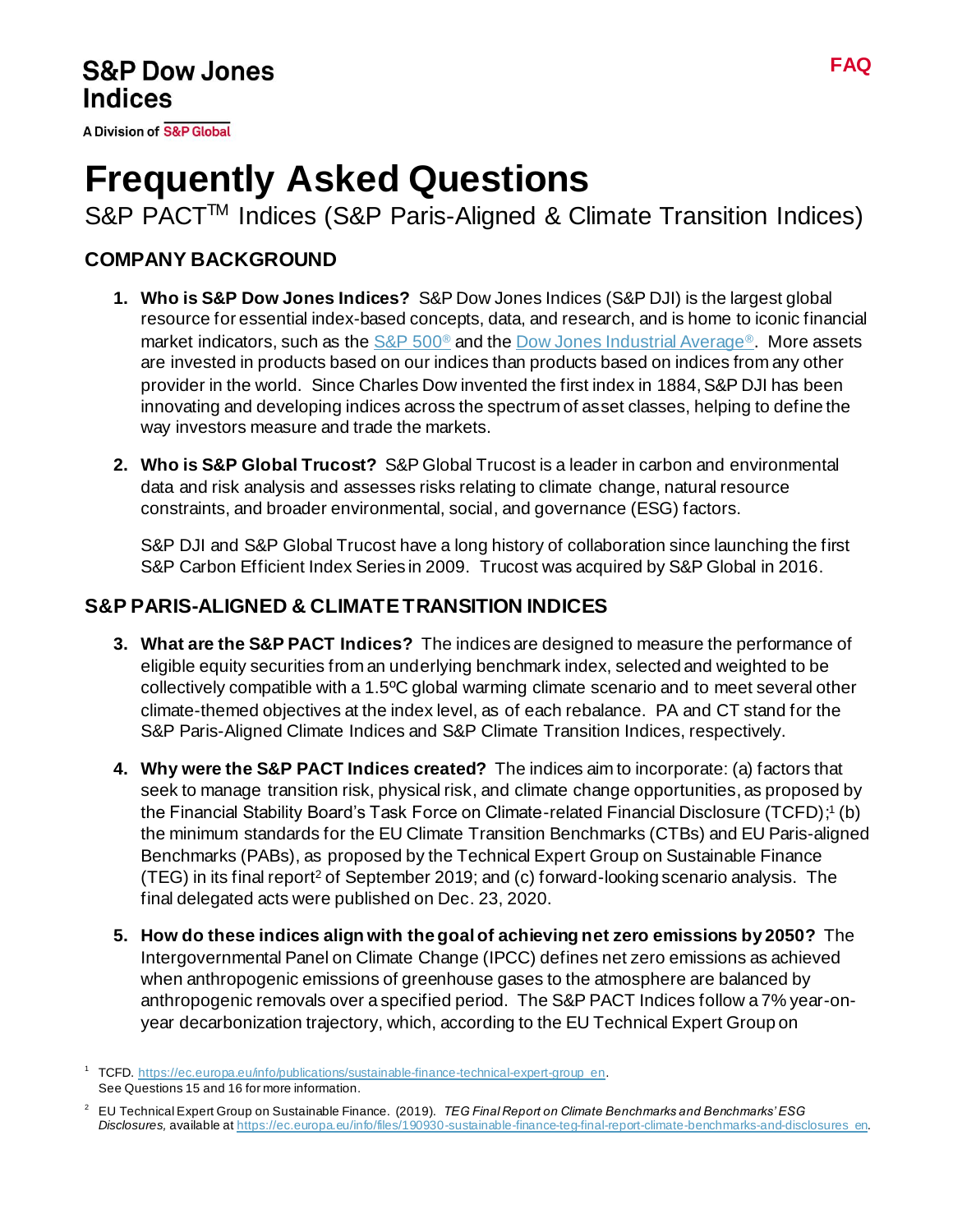Sustainable Finance (EU TEG), is required to meet the IPCC "1.5°C with no or limited overshoot" emissions scenario. This scenario should meet net zero emissions around 2050. As such, this index series is labeled "Net Zero 2050".

**6. What ESG datasets are used in the S&P PACT Indices Methodology?** The indices use several climate, ESG, and business involvement datasets, as shown in Exhibit 1.

| <b>Exhibit 1: Datasets and Data Sources</b> |                                                |                                         |  |
|---------------------------------------------|------------------------------------------------|-----------------------------------------|--|
| <b>CATEGORY</b>                             | <b>DATASET/MODEL</b>                           | <b>DATA SOURCE</b>                      |  |
|                                             | S&P Global Trucost Sector Revenues Dataset     | S&P Global Trucost                      |  |
| Index Eligibility                           | <b>Business Involvement Dataset</b>            | Sustainalytics                          |  |
|                                             | <b>UNGC Scores</b>                             | Sustainalytics                          |  |
| Constituent<br>Weighting                    | Transition Pathway Model                       | <b>S&amp;P Global Trucost</b>           |  |
|                                             | <b>Physical Risk Scores</b>                    | S&P Global Trucost                      |  |
|                                             | GHG Emissions and Emissions Disclosure Dataset | S&P Global Trucost                      |  |
|                                             | Green-to-Brown Share Dataset                   | S&P Global Trucost                      |  |
|                                             | <b>Fossil Fuel Reserve Dataset</b>             | S&P Global Trucost                      |  |
|                                             | <b>Power Generation Dataset</b>                | S&P Global Trucost                      |  |
|                                             | S&P Global Trucost Sector Revenues Dataset     | S&P Global Trucost                      |  |
|                                             | Science-Based Targets Dataset                  | Science Based Targets initiative (SBTi) |  |
|                                             | S&P DJI ESG Scores                             | S&P DJI                                 |  |

Source: S&P Dow Jones Indices LLC, S&P Global Trucost, Sustainalytics, SBTi. Table is provided for illustrative purposes.

**7. Why are these datasets used in the S&P PACT Indices Methodology?** One of the purposes of the index methodology is to minimize the deviation in constituent index weights from their benchmark weights, while satisfying multiple constraints. The datasets help achieve that purpose and help manage the constraints, which are informed by the requirements of the TEG's final report and the recommendations of the TCFD. The constraints are defined using the datasets from the data sources noted in Exhibit 1.

For more information on how the indices are calculated, see the index methodology, found at [https://www.spglobal.com/spdji/en/documents/methodologies/methodology-sp-paris-aligned](https://www.spglobal.com/spdji/en/documents/methodologies/methodology-sp-paris-aligned-climate-transition-pact-indices.pdf?utm_source=pdf_education)[climate-transition-pact-indices.pdf](https://www.spglobal.com/spdji/en/documents/methodologies/methodology-sp-paris-aligned-climate-transition-pact-indices.pdf?utm_source=pdf_education).

- **8. What indices are in the series?** As of July 29, 2021, the indices available in this series are:
	- [S&P Developed Ex-Korea LargeMidCap Net Zero 2050 Paris-Aligned ESG Index](https://spglobal.com/spdji/en/indices/esg/sp-developed-ex-korea-largemidcap-net-zero-2050-paris-aligned-esg-index/?utm_source=pdf_education)
	- [S&P 500 Net Zero 2050 Paris-Aligned ESG Index](https://spglobal.com/spdji/en/indices/esg/sp-500-net-zero-2050-paris-aligned-esg-index/?utm_source=pdf_education)
	- [S&P 500 Net Zero 2050 Climate Transition ESG Index](https://spglobal.com/spdji/en/indices/esg/sp-500-net-zero-2050-climate-transition-esg-index/?utm_source=pdf_education)
	- [S&P Europe LargeMidCap Net Zero 2050 Paris-Aligned ESG Index](https://spglobal.com/spdji/en/indices/esg/sp-europe-largemidcap-net-zero-2050-paris-aligned-esg-index/?utm_source=pdf_education)
	- [S&P Eurozone LargeMidCap Net Zero 2050 Paris-Aligned ESG Index](https://spglobal.com/spdji/en/indices/esg/sp-eurozone-largemidcap-net-zero-2050-paris-aligned-esg-index/?utm_source=pdf_education)
	- [S&P Developed Ex-Korea LargeMidCap Net Zero 2050 Climate Transition ESG Index](https://spglobal.com/spdji/en/indices/esg/sp-developed-ex-korea-largemidcap-net-zero-2050-climate-transition-esg-index/?utm_source=pdf_education)
	- [S&P Europe LargeMidCap Net Zero 2050 Climate Transition ESG Index](https://spglobal.com/spdji/en/indices/esg/sp-europe-largemidcap-net-zero-2050-climate-transition-esg-index/?utm_source=pdf_education)
	- [S&P 500 Net Zero 2050 Paris-Aligned Sustainability Screened Index](https://spglobal.com/spdji/en/indices/esg/sp-500-net-zero-2050-paris-aligned-sustainability-screened-index/?utm_source=pdf_education)
	- [S&P Eurozone LargeMidCap Net Zero 2050 Climate Transition ESG Index](https://spglobal.com/spdji/en/indices/esg/sp-eurozone-largemidcap-net-zero-2050-climate-transition-esg-index/?utm_source=pdf_education)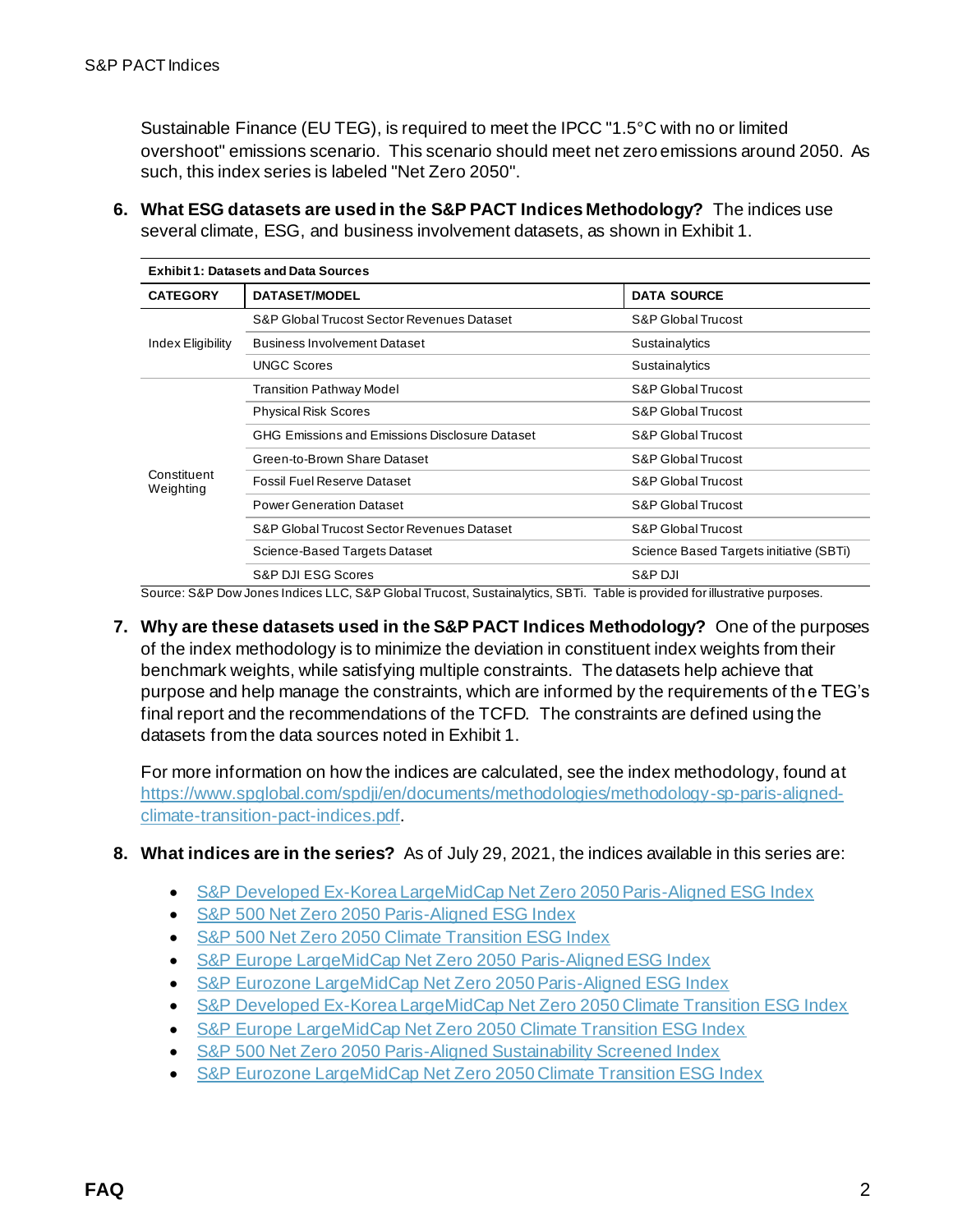**9. How are ESG controversies dealt with in the S&P PACT Indices Methodology?** S&P Global's Media and Stakeholder Analysis (MSA) monitors ESG controversies, which include a range of issues, such as economic crime and corruption, fraud, illegal commercial practices, human rights issues, labor disputes, workplace safety, catastrophic accidents, and environmental disasters.

The Index Committee reviews constituents that have been flagged by S&P Global MSA to evaluate the potential impact of controversial company activities on the composition of the indices. In the event that the Index Committee decides to remove a company, that company would not be eligible for re-entry into the indices for one full calendar year, beginning with the subsequent rebalancing.<sup>3</sup>

**10.When are the indices rebalanced?** The indices are rebalanced quarterly, effective after the close of the last business day of March, June, September, and December. The rebalancing reference date is the last trading day of the prior month.

As part of the rebalancing process, constituent stock weights are updated. Weights calculated as a result of the reference date data are implemented in the indices, using closing prices seven business days prior to the rebalancing effective date.

- **11. How do the indices perform relative to their benchmarks?** Index performance statistics are presented for all S&P DJI Indices on their index factsheets, found a[t www.spglobal.com/spdji](http://www.spglobal.com/spdji?utm_source=pdf_education).
- **12. If I subscribe to the S&P PACT Indices, will I also receive the underlying ESG and climate datasets used in the S&P PACT Indices Methodology?** No. Access to these datasets is available through direct licensing with the corresponding data source. Access to the S&P DJI Environmental Scores requires a separate data license. For further information, please contact your S&P DJI account representative, or visi[t www.spglobal.com/spdji/en/contact-us](https://www.spglobal.com/spdji/en/contact-us/?utm_source=pdf_education).

Access to other datasets used in the methodology require direct licensing with each vendor.

# **THE EU TEG & TCFD**

- **13.What is the TEG, and what is its mandate?** The European Commission established a Technical Expert Group on Sustainable Finance (TEG) to assist it in developing elements of green finance policy. The TEG commenced its work in July 2018 and is composed of 35 members from civil society, academia, business, and the finance sector, as well as additional members and observers from the EU and international public bodies.<sup>4</sup>
- **14.What is the TEG's final report?** In September 2019, the TEG published the final version of its report on benchmarks. The final report sets out the TEG's proposals for minimum standards of criteria for selecting underlying assets, methods of weighting, and determination of a decarbonization trajectory for two new classifications of benchmarks: the EU Climate Transition Benchmarks (CTBs) and EU Paris-aligned Benchmarks (PABs). The final report serves as the

<sup>3</sup> For more information on the approach used in S&P Global's MSA, visit: [https://portal.csa.spglobal.com/survey/documents/MSA\\_Methodology\\_Guidebook.pdf](https://portal.csa.spglobal.com/survey/documents/MSA_Methodology_Guidebook.pdf).

<sup>4</sup> [https://ec.europa.eu/info/publications/sustainable-finance-technical-expert-group\\_en](https://ec.europa.eu/info/publications/sustainable-finance-technical-expert-group_en)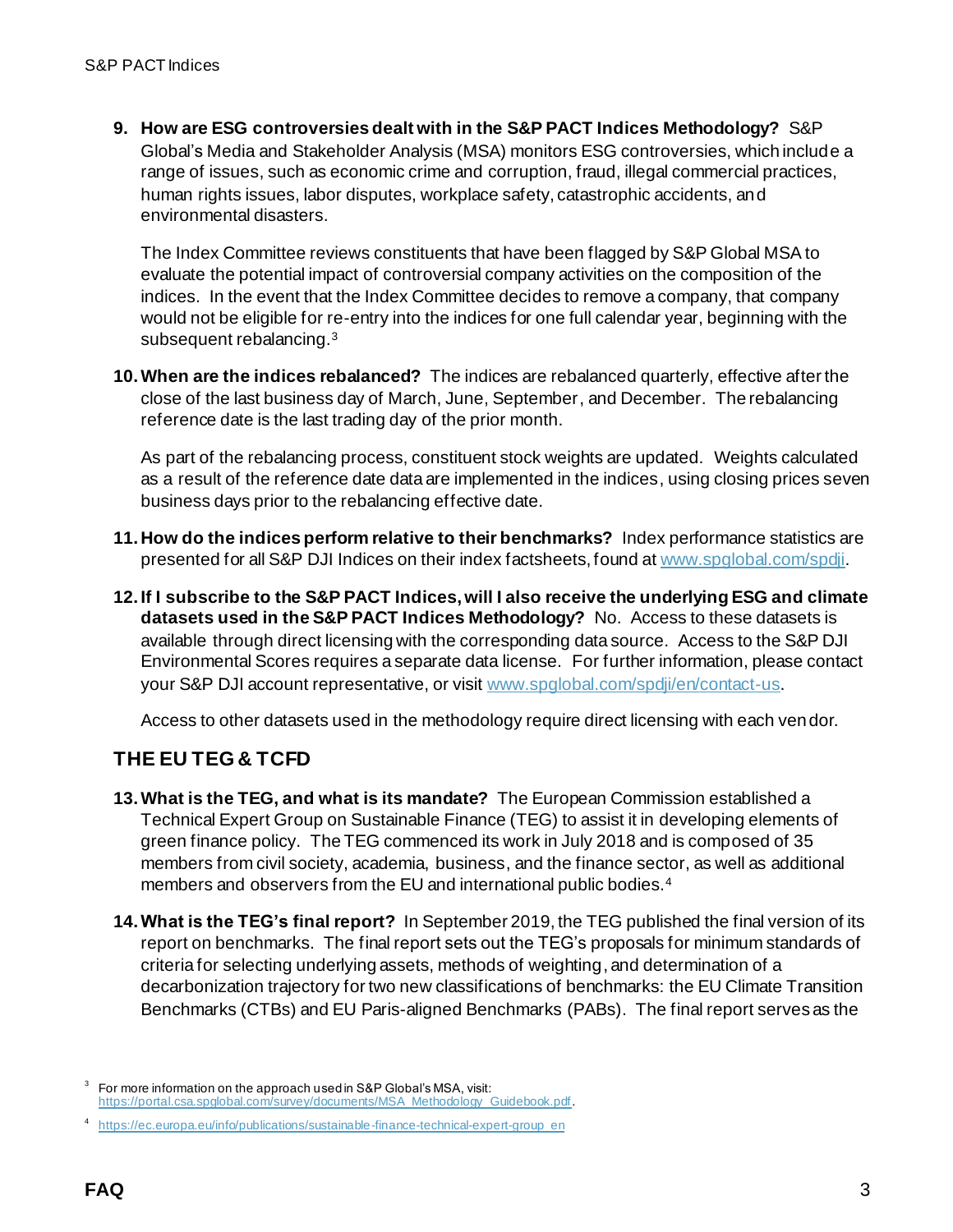basis for the drafting of delegated acts by the European Commission, as set out under Regulation (EU) 2019/2089.

- **15.What are the objectives of the EU CTBs and EU PABs?** One of the main objectives that the EU hopes to achieve with the creation of these new benchmark classifications is to help reorient capital flows to more sustainable investments. In order to do that, the EU has laid down minimum standards for EU CTBs and EU PABs that are designed to:
	- Create a common framework of requirements that promotes consistency, leading to greater comparability between benchmarks;
	- Clearly label these benchmarks, helping investors recognize them and understand their objectives more easily;
	- Generate greater disclosure of the methodology, which will help asset managers select a benchmark that is appropriate for their investment strategy; and
	- Reduce the risk of greenwashing.
- **16. How do the S&P PACT Indices align with the proposals of the TEG's final report, and what other factors do they incorporate?** Exhibit 2 shows the requirements outlined in the TEG's final report for EU CTBs and EU PABs, and how these have been considered in the S&P PACT Indices. Exhibit 3 illustrates the factors that are beyond the requirements of the TEG's final report and that have been incorporated to capture a more comprehensive climate risk index.

The main areas where the indices go beyond the objectives required by the TEG-proposed regulation are:

- The inclusion of physical risk mitigation to align with the TCFD model of financially material climate risks and opportunities;
- The use of transition pathway methodologies, as endorsed by the Science Based Targets initiative, to weight constituents according to their level of alignment to a 1.5°C scenario;
- Ensuring stranded asset risk is minimized by reducing the fossil fuel reserve footprint of the S&P PA Indices;
- Minimizing active share as the objective function allows the index to meet its objectives in the most efficient manner; and
- The inclusion of Scope 3 emissions data for all industries from inception.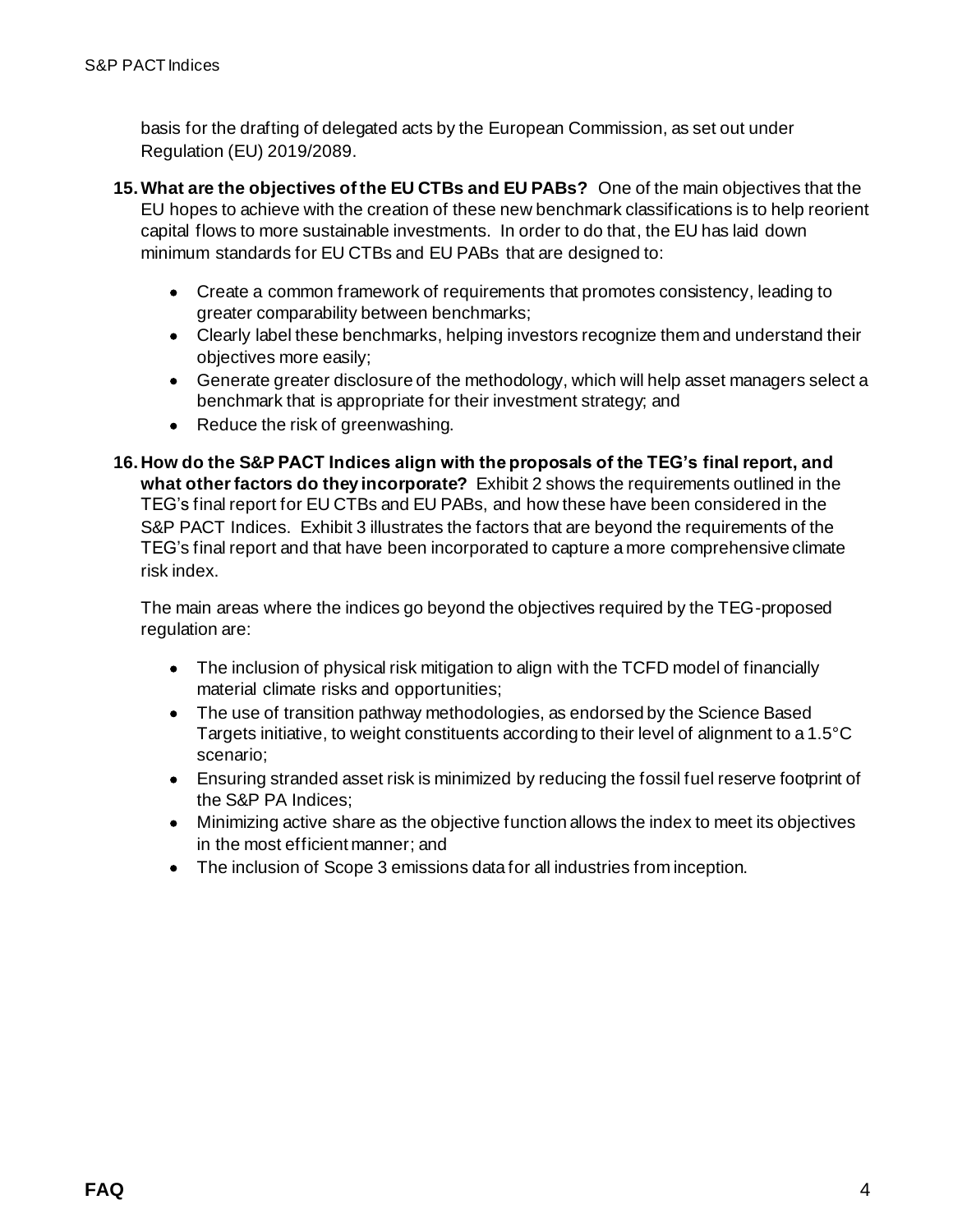| Exhibit 2: S&P PACT Indices' Alignment with the Minimum Standards from the TEG's Final Report           |                                                                                                                                                               |                                                                                                                                                                                                                         |                                                                                                                                                                                                                                                                                                                                                                                                                                                                                                                                                                                                       |                                                                                                                                                                                                                                                                                                                                                                                                 |
|---------------------------------------------------------------------------------------------------------|---------------------------------------------------------------------------------------------------------------------------------------------------------------|-------------------------------------------------------------------------------------------------------------------------------------------------------------------------------------------------------------------------|-------------------------------------------------------------------------------------------------------------------------------------------------------------------------------------------------------------------------------------------------------------------------------------------------------------------------------------------------------------------------------------------------------------------------------------------------------------------------------------------------------------------------------------------------------------------------------------------------------|-------------------------------------------------------------------------------------------------------------------------------------------------------------------------------------------------------------------------------------------------------------------------------------------------------------------------------------------------------------------------------------------------|
|                                                                                                         | <b>MINIMUM STANDARDS</b>                                                                                                                                      |                                                                                                                                                                                                                         | <b>S&amp;P PACT INDICES</b>                                                                                                                                                                                                                                                                                                                                                                                                                                                                                                                                                                           |                                                                                                                                                                                                                                                                                                                                                                                                 |
| <b>CRITERIA</b>                                                                                         | <b>EU CTBS</b>                                                                                                                                                | <b>EU PABS</b>                                                                                                                                                                                                          | <b>S&amp;P CT INDEX SERIES</b>                                                                                                                                                                                                                                                                                                                                                                                                                                                                                                                                                                        | <b>S&amp;P PA INDEX SERIES</b>                                                                                                                                                                                                                                                                                                                                                                  |
| Minimum Scopes 1,<br>2, and 3 Carbon<br><b>Intensity Reduction</b><br>Compared with<br><b>Benchmark</b> | $-30%$                                                                                                                                                        | $-50%$                                                                                                                                                                                                                  | $-30%$                                                                                                                                                                                                                                                                                                                                                                                                                                                                                                                                                                                                | $-50%$                                                                                                                                                                                                                                                                                                                                                                                          |
| Scope 3 Phase-in<br>Period                                                                              | Up to four years                                                                                                                                              |                                                                                                                                                                                                                         | Scope 3 emissions, both upstream and downstream, are<br>incorporated from inception                                                                                                                                                                                                                                                                                                                                                                                                                                                                                                                   |                                                                                                                                                                                                                                                                                                                                                                                                 |
| <b>Baseline Exclusions</b>                                                                              | Controversial weapons;<br>Societal norms violators.                                                                                                           |                                                                                                                                                                                                                         | Controversial weapons;<br>Societal norms violators (defined as Tobacco & Low UNGC Score).<br>S&P Global's MSA is used to monitor public controversies.                                                                                                                                                                                                                                                                                                                                                                                                                                                |                                                                                                                                                                                                                                                                                                                                                                                                 |
| <b>Activity Exclusions</b>                                                                              |                                                                                                                                                               | Coal (1%+ revenues)<br>Oil (10%+ revenues)<br>Natural gas (50%+<br>$\sim$<br>revenues)<br>Electricity producers<br>carbon intensity of<br>lifecycle GHG<br>emissions higher<br>than 100<br>gCO2e/kWh (50%+<br>revenues) |                                                                                                                                                                                                                                                                                                                                                                                                                                                                                                                                                                                                       | - Coal (1%+ revenues)<br>- Oil (10%+ revenues)<br>Natural gas (50%+<br>revenues)<br>Electricity producers with<br>carbon intensity of lifecycle<br>GHG emissions higher than<br>100 gCO2e/kWh (50%+<br>revenues)<br>Small arms, military<br>contracting, oil sands, shale<br>energy, gambling, and<br>alcohol<br>Activity exclusions are identified<br>using S&P Global Trucost<br>sector data. |
| Year-on-Year Self-<br>Decarbonization of<br>the Benchmark                                               | At least 7% on average per year in line with or<br>beyond the decarbonization trajectory from the<br>IPCC's 1.5°C scenario (with no or limited<br>overshoot). |                                                                                                                                                                                                                         | At least 7% on average per year in line with or beyond the<br>decarbonization trajectory from the IPCC's 1.5°C scenario (with no<br>or limited overshoot).<br>Note: As the carbon intensity is assessed using average weight<br>over the period, a 5% buffer is used in the indices to help increase<br>confidence that the indices can meet the decarbonization<br>trajectory of at least 7% per year. This aims to maintain a<br>weighted average carbon intensity below the required levels,<br>using average weights over the period. An index optimization<br>constraint is used to ensure this. |                                                                                                                                                                                                                                                                                                                                                                                                 |
| Minimum Green<br>Share/Brown Share<br>Ratio Compared with<br>Investable Universe<br>(Voluntary)         | At least equivalent                                                                                                                                           | Significantly larger<br>(factor 4)                                                                                                                                                                                      | At least equivalent<br>Note: An index optimization                                                                                                                                                                                                                                                                                                                                                                                                                                                                                                                                                    | Significantly larger (factor 4)<br>Note: An index optimization<br>constraint is used to ensure this. constraint is used to ensure this.                                                                                                                                                                                                                                                         |
| Exposure<br>Constraints                                                                                 | market benchmark value.                                                                                                                                       | Minimum exposure to sectors highly exposed to<br>climate change issues is at least equal to equity                                                                                                                      | exposures as in benchmark, using sector revenues data.<br>has been mapped to NACE sectors. An index optimization<br>exposure to high climate impact revenues than the underlying<br>index at rebalance.                                                                                                                                                                                                                                                                                                                                                                                               | At least the same exposure to high climate change impact sectors<br>Note: To assist with comparability, S&P Global Trucost sector data<br>constraint is used to ensure this, meaning the indices have no less                                                                                                                                                                                   |

Source: S&P Dow Jones Indices LLC, TEG. Data as of August 2021. Table is provided for illustrative purposes.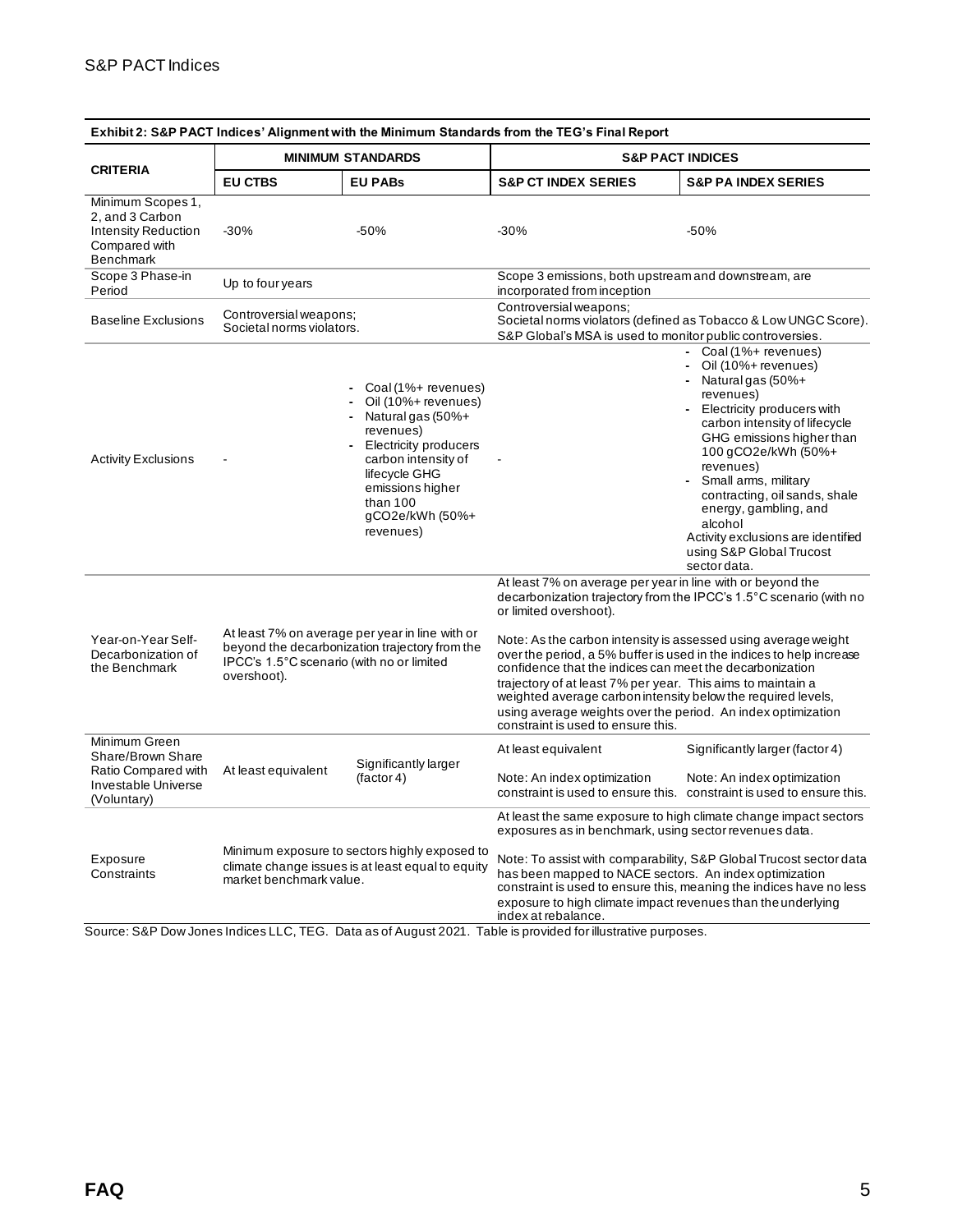|                                                                                                          | <b>MINIMUM STANDARDS</b>                                                                                                                                                                         |                |                                                                                                                                                                                                                                                                                                                                                                                                                                                                                                                                                                                                                                                                                                                                                                                                                                                                                                                                                                                                                                                                                                                                                                                                                                                                                                  | <b>S&amp;P PACT INDICES</b>    |
|----------------------------------------------------------------------------------------------------------|--------------------------------------------------------------------------------------------------------------------------------------------------------------------------------------------------|----------------|--------------------------------------------------------------------------------------------------------------------------------------------------------------------------------------------------------------------------------------------------------------------------------------------------------------------------------------------------------------------------------------------------------------------------------------------------------------------------------------------------------------------------------------------------------------------------------------------------------------------------------------------------------------------------------------------------------------------------------------------------------------------------------------------------------------------------------------------------------------------------------------------------------------------------------------------------------------------------------------------------------------------------------------------------------------------------------------------------------------------------------------------------------------------------------------------------------------------------------------------------------------------------------------------------|--------------------------------|
| <b>CRITERIA</b>                                                                                          | <b>EU CTBS</b>                                                                                                                                                                                   | <b>EU PABS</b> | <b>S&amp;P CT INDEX SERIES</b>                                                                                                                                                                                                                                                                                                                                                                                                                                                                                                                                                                                                                                                                                                                                                                                                                                                                                                                                                                                                                                                                                                                                                                                                                                                                   | <b>S&amp;P PA INDEX SERIES</b> |
| <b>Corporate Target</b><br>Setting                                                                       | Weight increase shall be considered for<br>companies that set evidence-based targets<br>under strict conditions to avoid greenwashing<br>(see Article 9 in section 5.12 regarding<br>conditions) |                | Weight increase shall be considered for companies that set<br>evidence-based targets under strict conditions to avoid<br>greenwashing (see Article 9 in section 5.12 regarding conditions).<br>S&P Global Trucost data on science-based targets and carbon<br>data are used to assess historical emissions reductions and flag<br>any disclosure concerns. To protect against greenwashing, the<br>indices define a company as qualifying for this index weight<br>increase if:<br>A company's emission target is disclosed and aligned with<br>$1.5^{\circ}$ C.<br>- A company's emissions target is sufficiently disclosed and<br>includes Scopes 1, 2, and 3 emissions.<br>A company's emissions disclosure must demonstrate 7%<br>annualized decarbonization over the past three years.<br>A company's decarbonization target must represent an<br>annualized decarbonization rate of 7% when accounting for<br>Scopes 1, 2, and 3 (upstream and downstream) emissions,<br>assuming the company's current composition of emissions.<br>Companies that meet the above rules are overweighted at<br>rebalance, as a group. The sum of all qualifying companies will be<br>at least 20% higher in the indices than benchmark.<br>Note: An index optimization constraint is used to ensure this. |                                |
| Disqualification from<br>Label if Two<br><b>Consecutive Years</b><br>of Misalignments<br>with Trajectory | Immediate                                                                                                                                                                                        |                |                                                                                                                                                                                                                                                                                                                                                                                                                                                                                                                                                                                                                                                                                                                                                                                                                                                                                                                                                                                                                                                                                                                                                                                                                                                                                                  |                                |

| Exhibit 2: S&P PACT Indices' Alignment with the Minimum Standards from the TEG's Final Report (cont.) |
|-------------------------------------------------------------------------------------------------------|
|-------------------------------------------------------------------------------------------------------|

| <b>Exhibit 3: Additional Climate Factors Considered by the S&amp;P PACT Indices</b> |                                                                                                                                                                  |                                                                                                                                                             |                                                                                                                                                                                                                                                                                                                                                                                                                                                                                      |
|-------------------------------------------------------------------------------------|------------------------------------------------------------------------------------------------------------------------------------------------------------------|-------------------------------------------------------------------------------------------------------------------------------------------------------------|--------------------------------------------------------------------------------------------------------------------------------------------------------------------------------------------------------------------------------------------------------------------------------------------------------------------------------------------------------------------------------------------------------------------------------------------------------------------------------------|
| <b>FACTOR</b>                                                                       | <b>S&amp;P CT INDEX SERIES</b>                                                                                                                                   | <b>S&amp;P PA INDEX SERIES</b>                                                                                                                              | <b>NOTES/COMMENTS</b>                                                                                                                                                                                                                                                                                                                                                                                                                                                                |
| <b>Physical Risk</b>                                                                | Index-level physical risk<br>score no more than the<br>benchmark and a dynamic<br>capping of the highest<br>physical risk companies<br>relative to the benchmark | At least a 10% reduction<br>of physical risk score from<br>the benchmark and a<br>dynamic capping of<br>highest risk companies<br>relative to the benchmark | S&P Global Trucost's physical risk dataset is used.<br>Physical risk reduction is added to the index to align with<br>the TCFD's model to identify financially material risks.                                                                                                                                                                                                                                                                                                       |
| Transition<br>Pathway Model                                                         | Transition pathway data is used in constituent weighting<br>to overweight companies that are on a 1.5°C-compatible<br>pathway.                                   |                                                                                                                                                             | S&P Global Trucost's transition pathway dataset is used.<br>The transition pathway model allows for a forward-looking<br>view on a company's 1.5°C scenario alignment. This aims<br>to help the index decarbonize over time, by selecting<br>companies with the potential to decarbonize in the future,<br>rather than only constraining the carbon intensity over time.<br>The transition pathway model and 7% year-on-year<br>constraint are potentially complementary approaches. |
| Fossil Fuel<br>Reserve<br>Reduction                                                 | Fossil fuel reserve<br>exposure does not exceed<br>that of the benchmark                                                                                         | Reduce fossil fuel reserve<br>exposure by at least 80%<br>relative to the benchmark                                                                         | S&P Global Trucost's fossil fuel reserve emissions data is<br>used. Stranded assets are a risk to investors. For this<br>reason, reducing the exposure to companies with stranded<br>assets, via a fossil fuel reserve reduction, is a way of<br>mitigating this risk.                                                                                                                                                                                                               |
| S&P DJI ESG<br>Score                                                                | Index-level S&P DJI ESG<br>Score<br>Course: COD Deur Jones Judices LLC, TEC, Toble is non-ideal for illustrative                                                 | Index-level S&P DJI ESG<br>Score to be at least 20%<br>of the potential increase<br>equivalent to benchmark                                                 | The S&P DJI ESG Score, supported by S&P Global's<br>Corporate Sustainability Assessment (CSA), is also used in<br>the index methodology. Companies with strong S&PDJI<br>ESG Scores may have an edge when it comes to<br>sustainability performance. For this reason, adding S&P<br>DJI ESG Score data into the index may contribute further to<br>the index objectives.                                                                                                             |

Source: S&P Dow Jones Indices LLC, TEG. Table is provided for illustrative purposes.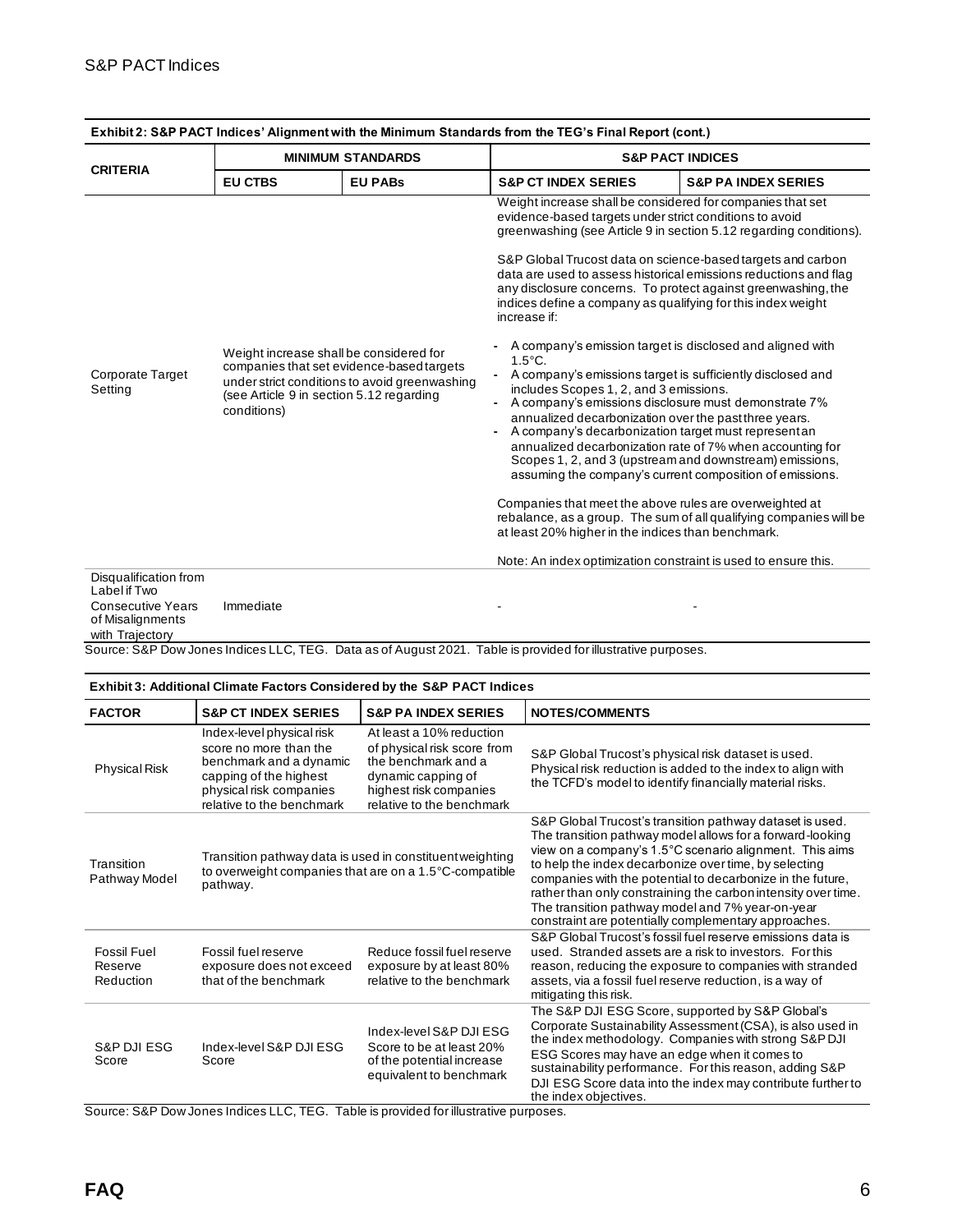**17.What is the TCFD, and why do the indices capture its recommendations?** The Financial Stability Board (FSB) Task Force on Climate-related Financial Disclosures (TCFD) is a coalition of financial market and corporate professionals established in 2015. In June 2017, the TCFD published its final report with recommendations for voluntary and consistent climate-related financial (physical, liability, and transition) risk disclosures for use by companies in providing information to investors, lenders, insurers, and other stakeholders.

Its work and recommendations aim to help companies understand what financial market disclosures are required to measure and respond to climate change risks and to encourage firms to align their disclosures with investors' needs.

Incorporating the recommendations of the TCFD within the indices allows for a more holistic approach to climate risk mitigation, while taking advantage of climate opportunities. This alignment with the TCFD is an example of how the S&P PACT Indices go beyond meeting minimum requirements from the TEG.

**18. How do the S&P PACT Indices align with the TCFD?** The S&P PACT Indices seek to align with the Recommendations of the Task Force on Climate-related Financial Disclosures (TCFD, 2017) by aiming to mitigate transition risk and physical risk, while benefiting from climate opportunities. The specific datasets related to transition risk, physical risk, and opportunities are shown in Exhibit 3.



#### **Exhibit 4: S&P PACT Indices' Alignment with the TCFD Framework**

Source: S&P Dow Jones Indices LLC. Chart is provided for illustrative purposes.

The TCFD also recommends the use of scenario analysis, which is incorporated into the physical risk dataset, transition pathway approach, and science-based targets overweight.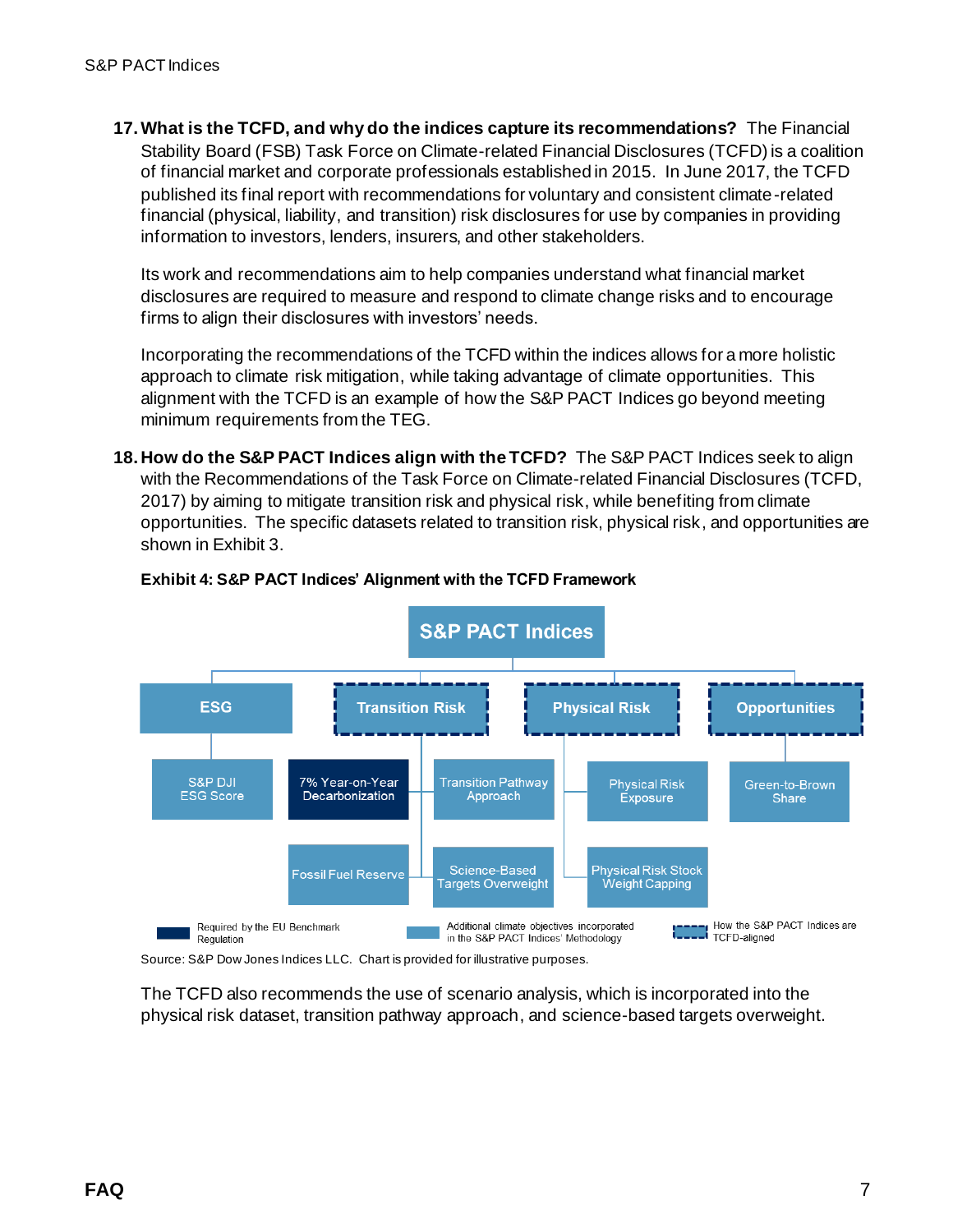## **EU CTB AND EU PAB MINIMUM STANDARDS**

**19.What are the minimum standards for EU CTBs and EU PABs?** In order to label a benchmark as EU CTB or EU PAB, the TEG has proposed that these indices achieve specific outcomes, both directly and relative to their benchmarks, over time. These include:

- A reduced index-level carbon intensity compared with the benchmark (a 30% reduction for a CTB and a 50% reduction for a PAB at each measuring period);
- A reduced year-on-year index-level carbon intensity of at least 7% on average per year (self-decarbonization);
- The screening of companies involved in specific business activities to the appropriate thresholds (as defined by the TEG);
- The retention of exposure to sectors highly exposed to climate change issues to levels that are at least equal to benchmark levels; and
- Where relevant, the rewarding of companies meeting defined criteria (as defined by the TEG) regarding any evidence-based climate targets set.

Should these criteria not be met for a consecutive period of two years, the indices will no longer be permitted to be labeled EU CTB or EU PAB.

**20. How is the index-level carbon intensity measured?** The index-level carbon intensity is calculated as the annual weighted average of the individual company's carbon intensities (operational and first-tier supply chain emissions over revenues), weighted by the proportion of each constituent in the index, where a constituent's carbon intensity is calculated as the sum of Scopes 1, 2, and 3 emissions, divided by its enterprise value plus cash (see Equation 1).

## **Equation 1: Index-Level Carbon Intensity**

$$
\sum w_i \times \frac{(GHG1_i+GHG2_i+GHG3_i)}{EVC_i}
$$

where:

 $w_i$  = weight of the company i in the index  $GHG1_i = \text{Scope 1 GHz}$  emissions in tCO<sub>2</sub>e for the company i  $GHG2<sub>i</sub> = \text{Scope 2 GHG emissions in tCO}_2e$  for the company i  $GHG3<sub>i</sub> = \text{Scope 3 (up stream and downstream)} \text{ GHz emission} \sin t \text{CO}_2e$  for the company i  $EVIC_i$  = enterprise value including cash of the company i

This metric is calculated for the S&P PACT Indices and their benchmarks in order to determine if the indices meet their index-level carbon intensity relative to the benchmark and selfdecarbonization requirements. These calculations use the greenhouse gas (GHG) emissions dataset provided by S&P Global Trucost.

For more information on the S&P Global Trucost GHG emissions dataset, please complete the contact for[m here.](https://pages.marketintelligence.spglobal.com/Talk-to-an-ESG-Specialist)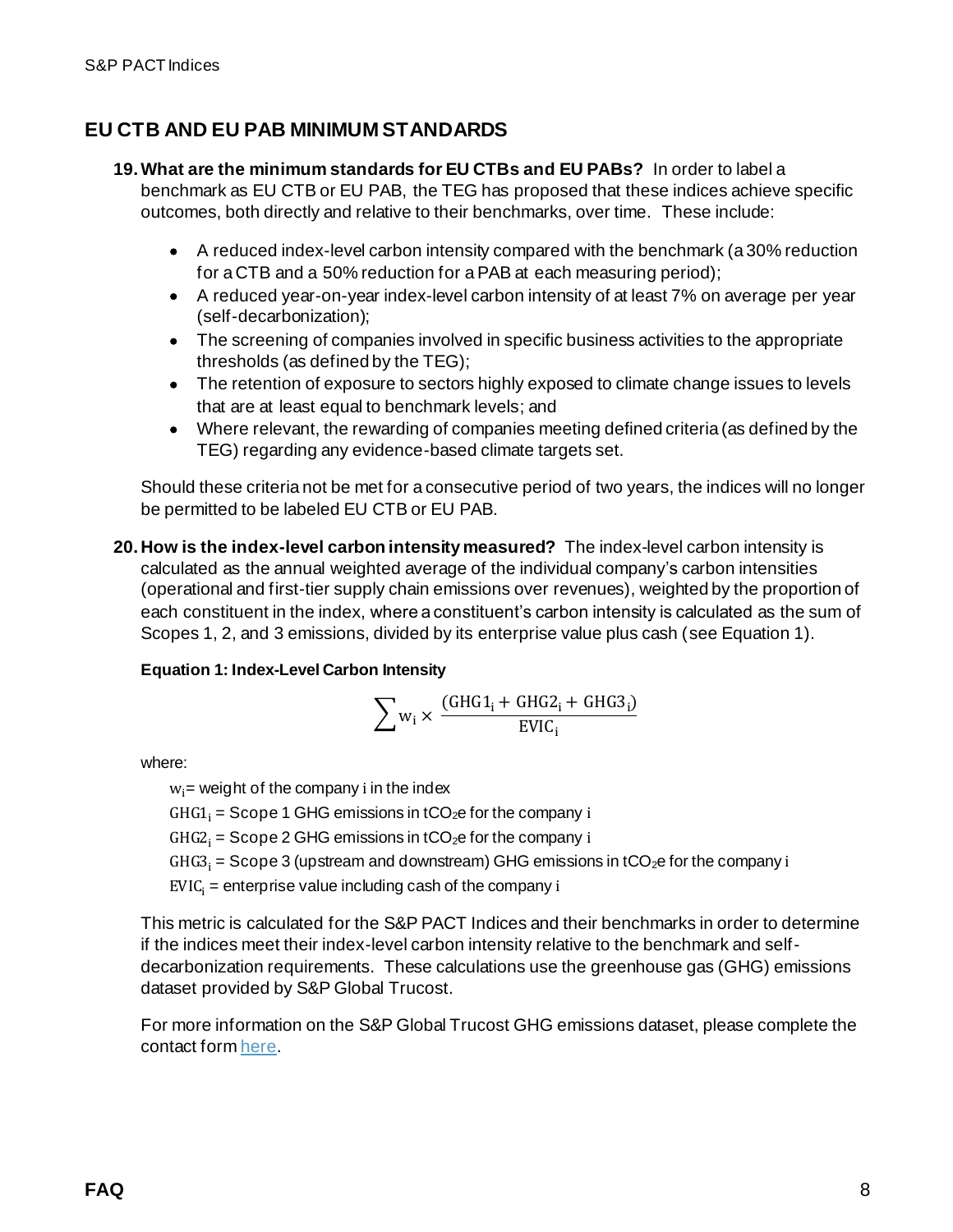- **21. How do the S&P PACT Indices adjust the carbon intensity for inflation when measuring the 7% year-on-year decarbonization?** The denominator of the carbon intensity (EVIC) is divided by the EVIC growth of the benchmark index since the index launch date. This allows for the decarbonization to be driven by falling carbon emissions rather than rising EVIC.
- **22.Why is used in the calculation of the index-level carbon intensity and not enterprise value (EV)?** The *TEG Handbook<sup>5</sup>* (EU Technical Expert Group on Sustainable Finance, 2019) suggests the use of EVIC rather than EV:

In the report of September  $30<sup>th</sup> 2019<sub>1</sub>$ <sup>6</sup> we use the classic definition of "Enterprise Value ... [being] defined as the sum of the market capitalization of common stock at fiscal year end, the market capitalization of preferred equity at fiscal year-end, and the book values of total debt and minorities' interests minus the cash and cash equivalents held by the enterprise" (p. 41). This definition relies *inter alia* on companies accounting the concept of 'cash equivalents' with high levels of integrity. In practice, rare exceptions can occur in which firms report cash equivalents but the financial market does not consider these truly as equivalent to cash and hence discounts their value, potentially leading to negative enterprise values.

If a benchmark administrator is concerned about this rare phenomenon, then the subgroup recommends excluding cash and especially cash equivalents from the computation of Enterprise Value. Such an exclusion would result in the concept of Enterprise Value Including Cash (EVIC).

'Enterprise Value Including Cash (EVIC)' is defined as the sum of the market capitalization of ordinary shares at fiscal year end, the market capitalization of preferred shares at fiscal year-end, and the book values of total debt and minorities' interests. No deductions of cash or cash equivalents are made to avoid the possibility of negative enterprise values. (p. 11)

- **23. How do the indices ensure the index-level carbon intensity reduction relative to the benchmark and self-decarbonization targets are met?** At each quarterly rebalance, the indices are optimized subject to several methodologically defined constraints. The two carbon intensity reduction targets required by the TEG are constrained to achieve these annual targets.
- **24. Are there any other mechanisms employed to provide additional confidence that the decarbonization targets will be met using average weights, as outlined in the TEG's final report?** Yes, quarterly rebalancing reduces the likelihood that weights will drift intra-rebalance and therefore creates less opportunity for large swings in the index's carbon intensity. Also, a buffer of 5% below the target trajectory is employed. These two measures increase confidence that the trajectory line will not be broken on an average weight basis.

<sup>5</sup> The EU Technical Expert Group on Sustainable Finance. (2019:11). *Handbook on Climate Benchmarks and Benchmarks' ESG Disclosures,* available a[t https://ec.europa.eu/info/files/192020-sustainable-finance-teg-benchmarks-handbook\\_en](https://ec.europa.eu/info/files/192020-sustainable-finance-teg-benchmarks-handbook_en).

<sup>6</sup> The EU Technical Expert Group on Sustainable Finance. (2019). *TEG Final Report on Climate Benchmarks and Benchmarks' ESG Disclosures,* available a[t https://ec.europa.eu/info/files/190930-sustainable-finance-teg-final-report-climate-benchmarks-and-disclosures\\_en.](https://ec.europa.eu/info/files/190930-sustainable-finance-teg-final-report-climate-benchmarks-and-disclosures_en)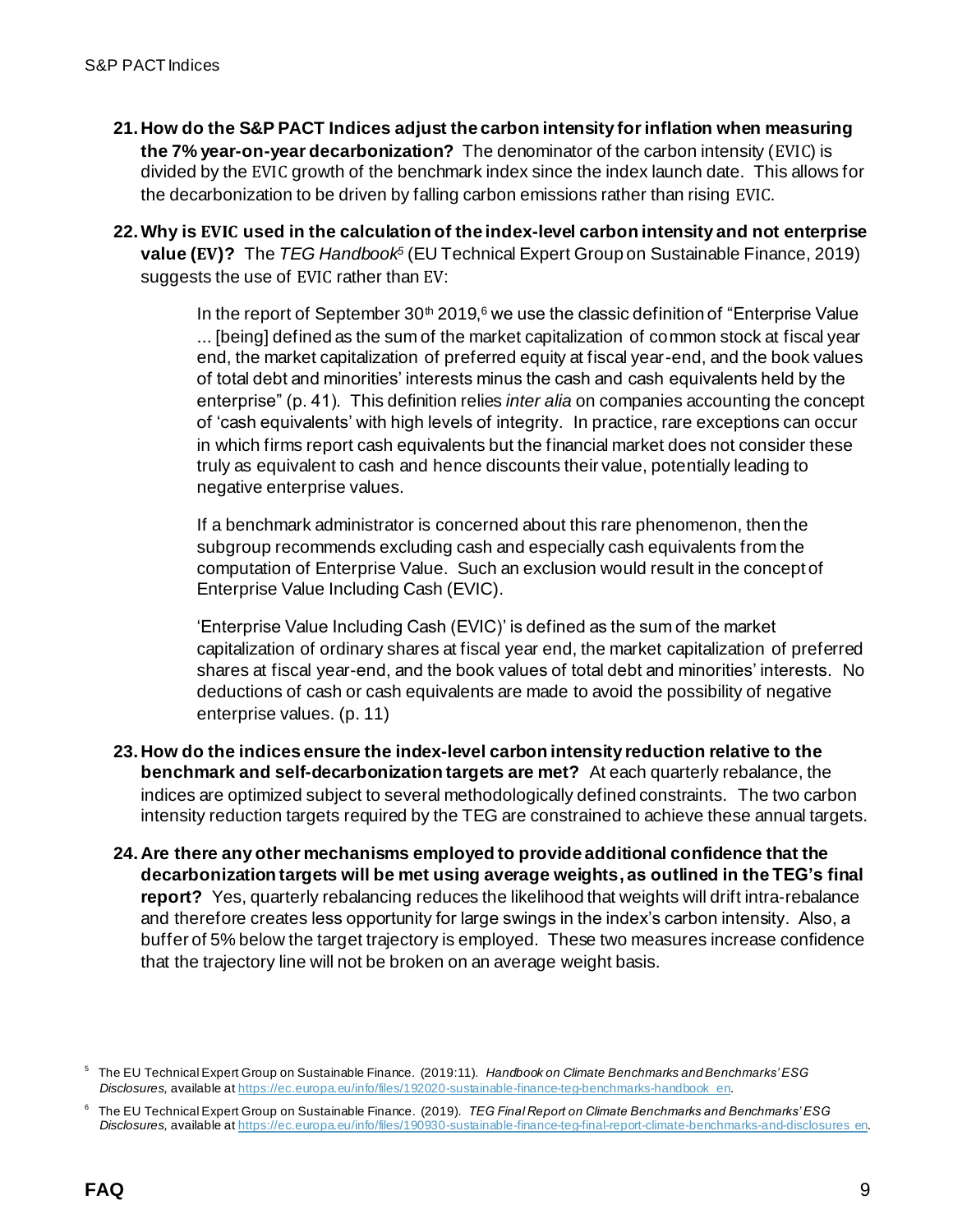**25.Why do the S&P PA Indices have a different approach than the S&P CT Indices?** The

S&P PA Indices encompass all the elements of the S&P CT Indices, but are differentiated by more ambitious decarbonization targets and additional restrictions, as seen in their additional constraints and eligibility requirements. This includes a greater minimum carbon intensity reduction, stronger green-to-brown share, and further fossil fuel exposure related exclusions for the S&P PA Indices. These approaches may provide options for investors who have differing opinions as to issues such as tracking error constraints and divestment versus engagement.

## **S&P PACT INDICES METHODOLOGY AND SPECIFIC CONCEPTS**

### **Index Eligibility**

- **26.What exclusions affect the indices?** The TEG's final report requires EU CTBs and EU PABs to make some baseline exclusions, as well as a further set of activity exclusions for PABs. Tobacco exclusions are also applied. Therefore, the S&P PACT Indices are aligned in that they employ the recommended exclusions.
- **27.What are included in the baseline exclusions?** The baseline exclusions required for EU CTBs and EU PABs are controversial weapons and societal norms violators.

The S&P PACT Indices exclude companies from their eligible universes that, either directly or via an ownership stake of 25% or more of another company, are involved in:

- Cluster weapons;
- Landmines (anti-personnel mines);
- Biological or chemical weapons;
- Depleted uranium weapons;
- White phosphorus weapons; or
- Nuclear weapons.

To address the societal norms violators requirements, the S&P PACT Indices also make exclusions from their eligible universes based on global norm violations.

- Companies that are deemed by Sustainalytics to be non-compliant from a Global Standards Screening perspective are ineligible.
- The indices also exclude companies from their eligible universes that, either directly or via an ownership stake of 25% or more of another company, that:
	- **-** Produce tobacco;
	- **-** Have tobacco sales accounting for greater than 10% of their revenue; or
	- **-** Have tobacco-related products and services accounting for greater than 10% of their revenue.

Tobacco is a widely used ESG exclusion that is commonly applied to other S&P DJI ESG Indices.

**28.What is included in the activity exclusions applied to the S&P PACT Indices?** The activitybased exclusions required for the EU PABs relate to fossil fuel extraction and power generation activities.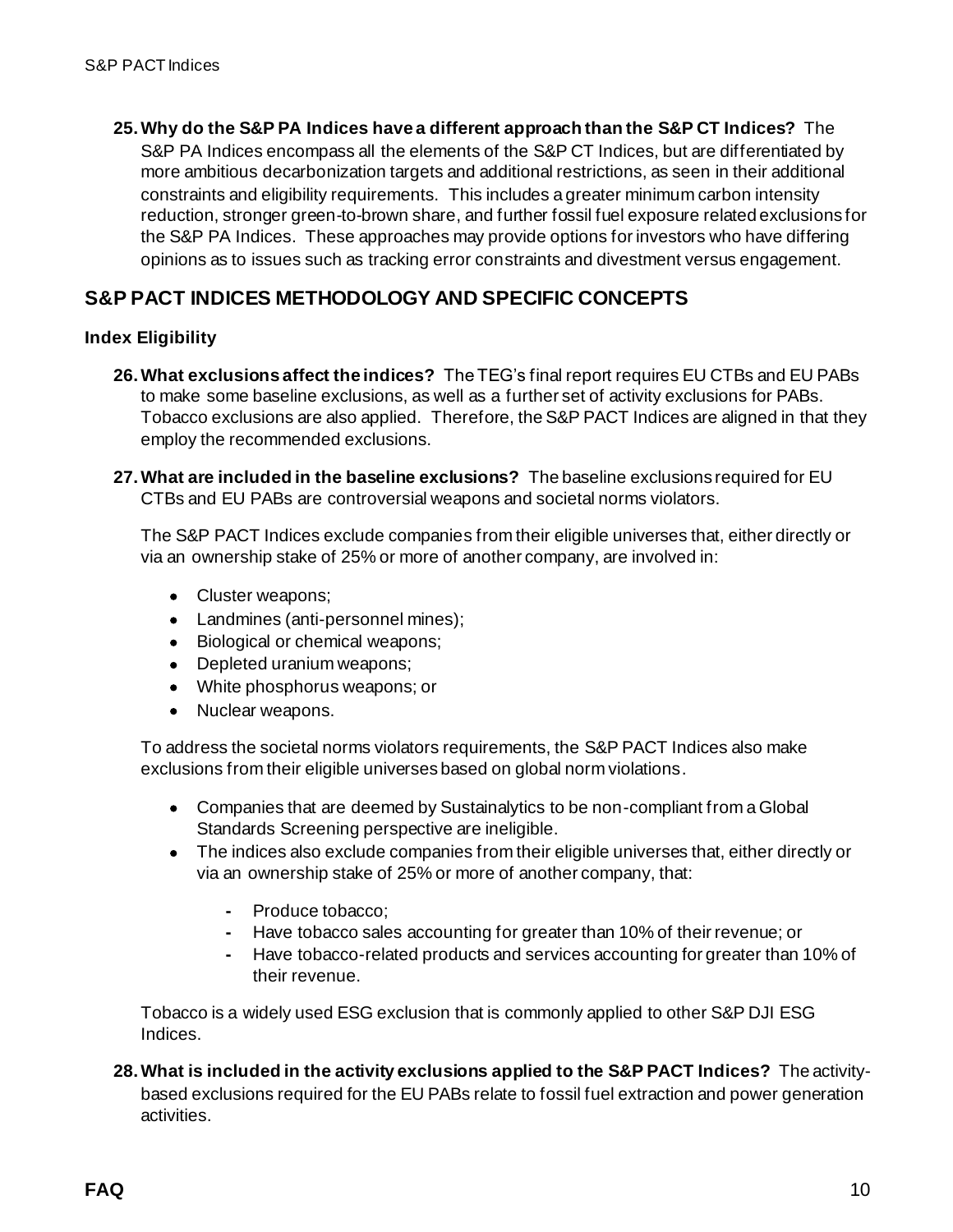- Companies involved in coal exploration or processing are not eligible for EU PABs if these activities comprise 1% or more of company revenues.
- Companies involved in oil exploration or processing are not eligible for EU PABs if these activities comprise 10% or more of company revenues.
- Companies involved in natural gas exploration or processing are not eligible for eligible for EU PABs if these activities comprise 50% or more of company revenues.
- For companies involved in power generation where these activities comprise 50% or more of company revenues, companies whose Scopes 1, 2, and 3 emissions intensity exceed 100 gCO<sub>2</sub>e/kWh generated are not eligible for EU PABs.

The S&P Paris-Aligned Indices also exclude stocks involved in the following business activities:

- Controversial weapons
- Tobacco
- Small arms
- Military contracting
- Thermal coal
- Oil sands
- Shale energy
- Gambling
- Alcohol

For more information on index eligibility criteria, see the S&P PACT Indices Methodology, found at [http://www.spglobal.com/spdji/en/documents/methodologies/methodology-sp-paris-aligned](http://www.spglobal.com/spdji/en/documents/methodologies/methodology-sp-paris-aligned-climate-transition-pact-indices.pdf?utm_source=pdf_education)[climate-transition-pact-indices.pdf](http://www.spglobal.com/spdji/en/documents/methodologies/methodology-sp-paris-aligned-climate-transition-pact-indices.pdf?utm_source=pdf_education).

#### **Index Optimization and Constraints**

- **29.Why is optimization used to determine constituent weighting?** The S&P PACT Indices target the achievement of many specific outcomes as part of the overall index objective. Optimization is used to ensure objectives are met simultaneously and in the most efficient manner possible. The indices weight eligible constituents in a manner that minimizes active risk, while fulfilling objectives related to the following.
	- Use of the S&P Global Trucost transition pathway approach
	- Index-level carbon intensity reduction relative to the benchmark
	- 7% self-decarbonization year-on-year
	- Overweight companies setting science-based targets (subject to eligibility criteria)
	- More holistic ESG performance through inclusion of S&P DJI ESG Score
	- Index-level high climate impact sector exposure
	- Use of a cap on companies insufficiently disclosing GHG emissions
	- Reduced index-level fossil fuel reserves
	- Reduced index-level physical risk
	- Use of a cap on companies with the highest physical risk
	- Improved green-to-brown share
	- Ensuring diversification of active stock bets
	- Ensuring a level of absolute diversification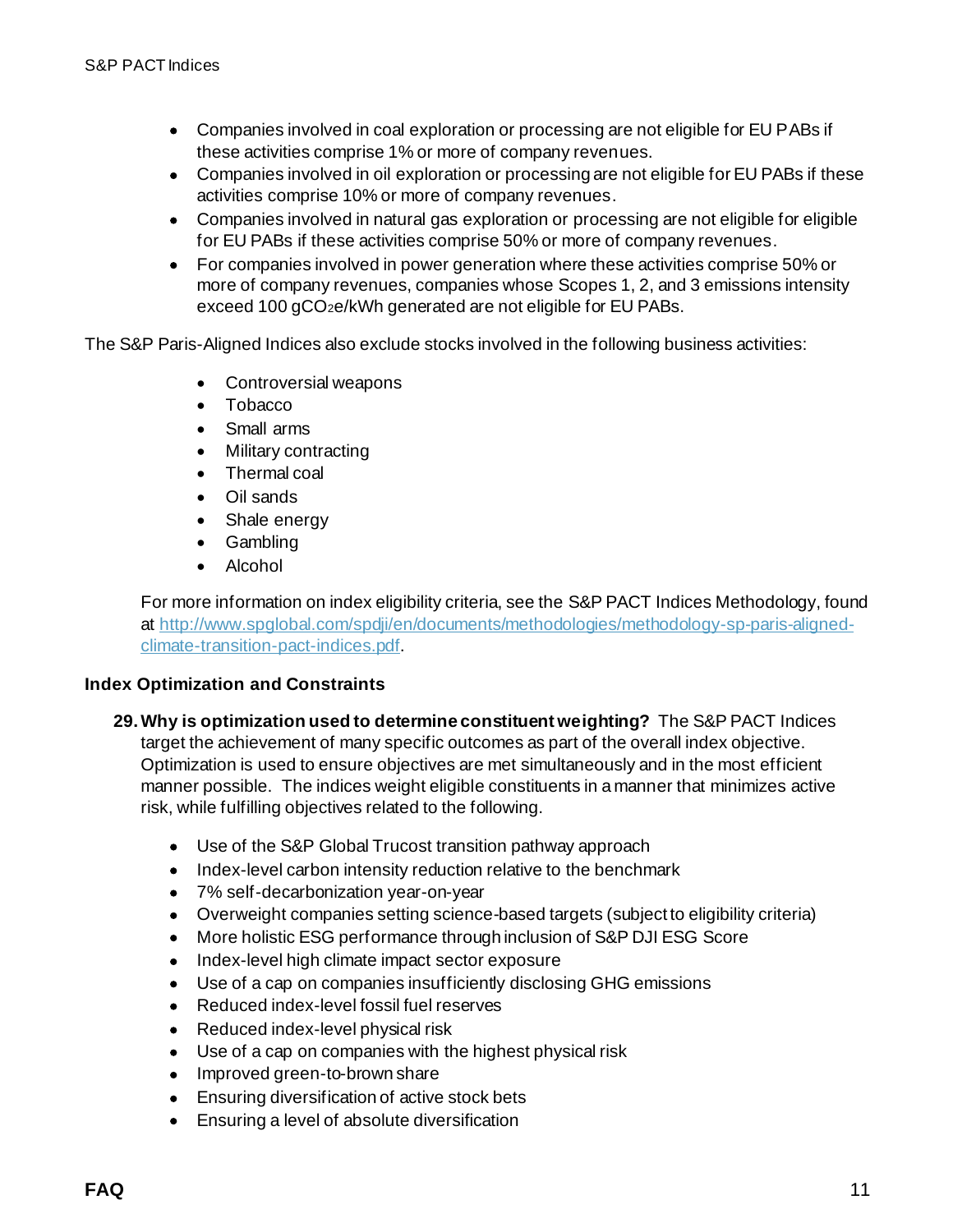- Liquidity control
- Minimum stock threshold to ensure tradability

For more information on the specifics of these index constraints, see the S&P PACT Indices Methodology, found at

[http://www.spglobal.com/spdji/en/documents/methodologies/methodology-sp-paris-aligned](http://www.spglobal.com/spdji/en/documents/methodologies/methodology-sp-paris-aligned-climate-transition-pact-indices.pdf?utm_source=pdf_education)[climate-transition-pact-indices.pdf](http://www.spglobal.com/spdji/en/documents/methodologies/methodology-sp-paris-aligned-climate-transition-pact-indices.pdf?utm_source=pdf_education).

**30.What is the S&P Global Trucost transition pathway approach**? The S&P Global Trucost transition pathway approach assigns each company a carbon budget that will make it compatible with a 1.5°C climate change scenario. When the budgets of all companies are aggregated, this will be the budget for 1.5°C climate change scenario compatibility. This incorporates forward-looking projections of carbon emissions and companies' targets for decarbonization and judges companies' projected emissions against their carbon budget to assess compatibility with a 1.5°C climate change scenario.

The S&P Global Trucost transition pathway approach is based on two models: the Sectoral Decarbonization Approach (SDA) (Krabbe, et al., 2015) and the GHG emissions per value added (GEVA) approach (Randers, 2012), which are both recommended by the Science Based Targets initiative (SBTi) (Science Based Targets Initiative, 2019) as ways to model macroeconomic transition in line with reduced climate change scenarios. The S&P Global Trucost transition pathway approach prefers the use of the SDA, but when this is not available, uses the GEVA approach for other sectors.

For more information on the S&P Global Trucost transition pathway approach dataset, please complete the contact for[m here](https://pages.marketintelligence.spglobal.com/Talk-to-an-ESG-Specialist).

**31. How do the SDA and GEVA approach differ?** The approaches differ in how their budgets are constructed. The SDA is sector-specific and used for high-emitting sectors, using carbon intensities based on specific measures of output. For example, the unit of output for iron and steel companies is tCO<sub>2</sub> per metric ton of crude steel. This allows for an understanding of how carbon efficient companies are per unit of output. For GEVA, the unit of output used for all industries is gross profit.

The SDA also sets carbon budgets for specific sectors, allowing some sectors to decarbonize more slowly where the opportunities for decarbonization are far lower. This is allowed by setting more aggressive targets for sectors with greater scope for decarbonization.

The GEVA approach is applied to lower-emitting or heterogeneous business activities. Many companies have diverse business activities, most of which do not have distinct transition pathways defined in climate scenarios.

**32. How is the transition pathway approach used in the S&P PACT Indices Methodology to influence constituent weighting?** To set the carbon budget targets for companies in the S&P PACT Indices, the indices use the S&P Global Trucost transition pathway approach. These budgets are calculated using a mixture of historical data and forward-looking projections. To make the index compatible with a 1.5°C scenario on a forward-looking basis, the methodology assures that overall, the index is aligned with the budget on a weighted average basis at each quarterly rebalance.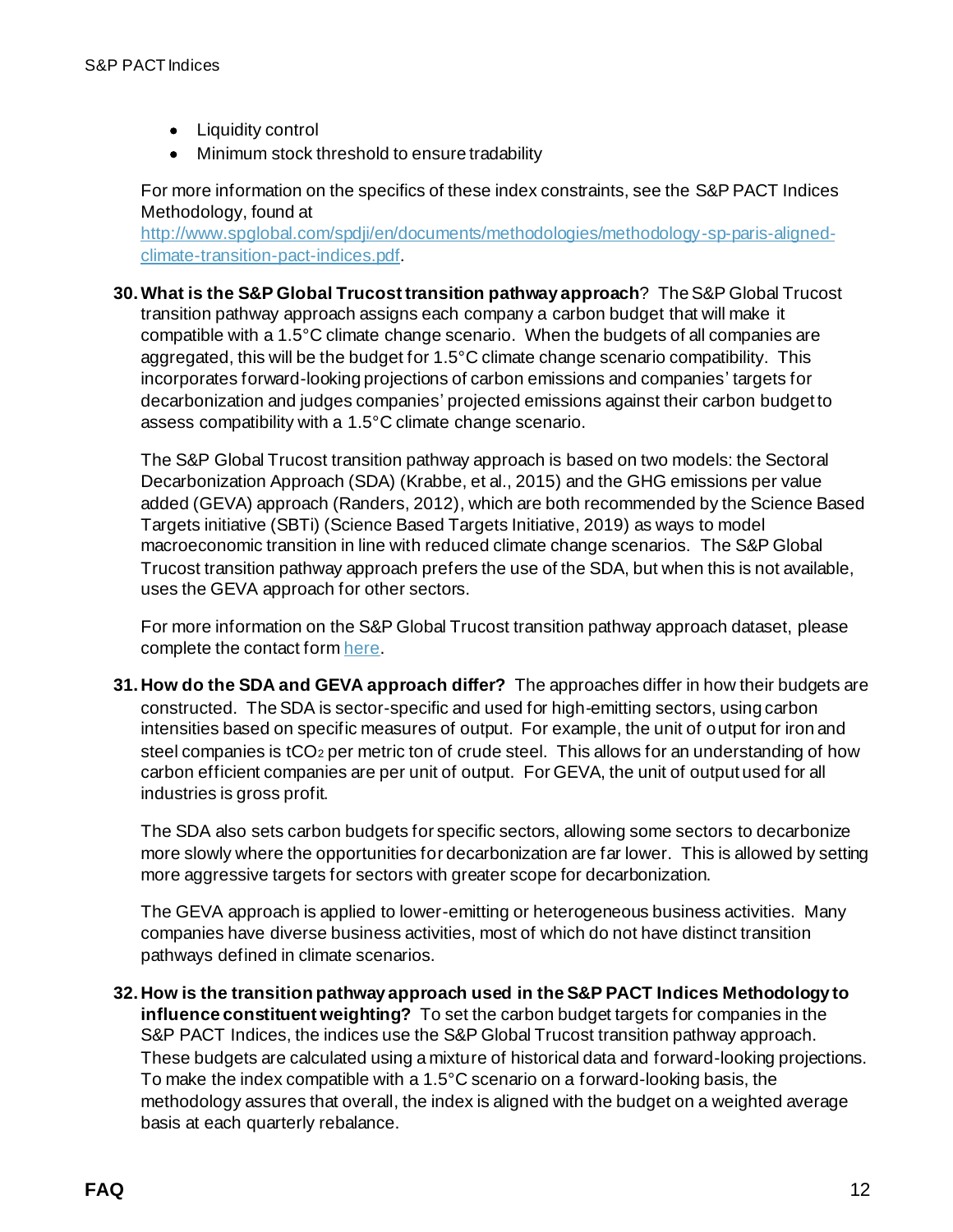The weights of companies in the indices are constrained to ensure they are collectively within the desired budgets for such a scenario. The index's budget is defined as the sum of all constituent budgets (as calculated using either the SDA or GEVA models) for the period stretching back five years and forward six, including the current year. Using forward- and backward-looking data enables the approach to encompass evidence of company emissions in the past and what they are expected to emit in the future.

**33.Why do the S&P PACT Indices have carbon budget targets, in addition to the carbon intensity improvement (relative to the benchmark) and index decarbonization targets?** In addition to the carbon intensity improvement and decarbonization targets in the S&P PACT Indices Methodology, as requirements for any EU CTBs and EU PABs as outlined in the TEG's Final Report, the S&P PACT Indices also adopt carbon budget targets that are not explicitly required by the TEG.

The adoption of carbon budget targets allows the indices to increase weight in companies on a trajectory compatible with a 1.5°C climate change scenario on a forward-looking basis, in addition to the hard constraint set out by the TEG to decarbonize by 7% year-on-year. Its inclusion in the methodology adds value by allowing the index to overweight companies that are more likely to decarbonize, thus reducing transition risk and potentially turnover of the index.

- **34.What is the transition pathway budget alignment (TPBA), and how is it used in the indices?** The TPBA is the output metric from the use of the transition pathway model in the S&P PACT Indices methodology. This metric allows an understanding of whether a company is over or under its 1.5°C compatible budget and to what magnitude.
- **35.What does it mean to winsorize, and why is this performed for the TPBA in the S&P PACT Index Methodology?** Winsorization is used to reduce the impact of outliers in the optimization process. This means the index cannot be 1.5°C aligned purely because a small number of companies are highly aligned and make up for others. The winsorization means a larger number of aligned companies will have to be overweighted in the index to achieve 1.5°C alignment at the index level.
- **36.What is a 1.5°C scenario, and why does the S&P PACT Indices Methodology use this scenario instead of a 2°C scenario?** A 1.5°C scenario refers to a climate trajectory that will limit the world to no more than 1.5°C of warming above pre-industrial levels. This will increase confidence in a stable global climate, according to the prevailing leading climate science research. 7 The S&P PACT Indices align with a 1.5°C climate change scenario by using the S&P Global Trucost transition pathway approach and the 7% year-on-year decarbonization.
- **37.What are physical risks, and how relevant are they to investors?** Physical risks can be chronic or acute in nature. Acute risks encompass the increased severity of extreme weather events, such as hurricanes, floods, droughts, etc. Chronic risks include persistent changes in precipitation patterns, rising global temperatures, and rising sea levels. Both chronic and acute physical risks can cause asset write-offs, reduced revenue, and higher costs due to

<sup>7</sup> Masson-Delmotte, V., Zhai, P., Pörtner, H. O., Roberts, D., Skea, J., Shukla, P. R., . . . Waterfield, T. (2018). *Global warming of 1.5°C.*  IPCC.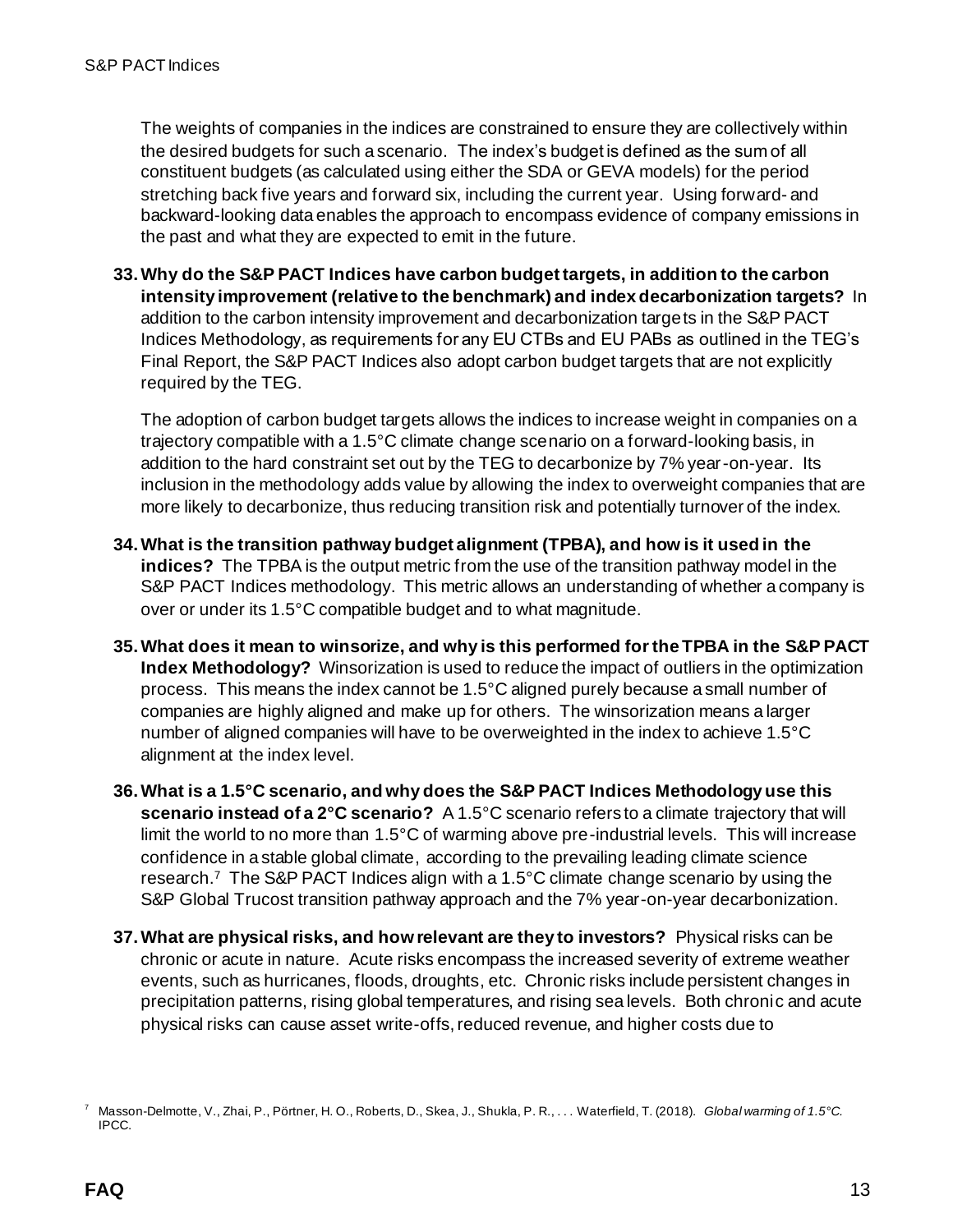transportation issues and problems in supply chains, alongside increased insurance premiums for high-risk locations.

**38.What is S&P Global Trucost's physical risk dataset?** Physical risks resulting from climate change can be acute (driven by an event such as a flood or storm) or chronic (arising from longer-term shifts in climate patterns) and may have financial implications for organizations, such as damage to assets, interruption of operations, and disruption to supply chains.

S&P Global Trucost's physical risk dataset overlays climate modeling datasets and hazard models (based on the risks of water stress, flood, heatwave, cold wave, hurricane, wildfire, and sea level rise) on company's asset locations (such as offices and factories) and adjusts for the company's sensitivity to each specific physical risk. Each company receives a sensitivityadjusted risk score based on the risk and sensitivity of the company's various assets for each climate hazard indicator. The sensitivity-adjusted risk score for each climate hazard indicator is aggregated into a composite physical risk score for each company, which is used in the S&P PACT Indices Methodology (see Exhibit 5).



#### **Exhibit 5: S&P Global Trucost Physical Risk Scores Methodology**

Source: S&P Global Trucost. Chart is provided for illustrative purposes.

For more information on the S&P Global Trucost physical risk dataset, please complete the contact for[m here.](https://pages.marketintelligence.spglobal.com/Talk-to-an-ESG-Specialist)

**39. How are physical risks and transition risks related?** Physical and transition risks are not a priori connected. S&P Global Trucost's physical risk scores and 1.5°C-aligned transition pathway data have an 18% correlation.<sup>8</sup> Therefore, companies that are more aligned to a 1.5°C scenario do not necessarily see lower physical risks, and physical climate risks do not target the

<sup>8</sup> Source: S&P Dow Jones Indices LLC, S&P Global Trucost (2020). Analysis conducted with data from the S&P Eurozone LargeMidCap universe. Data as of December 2019.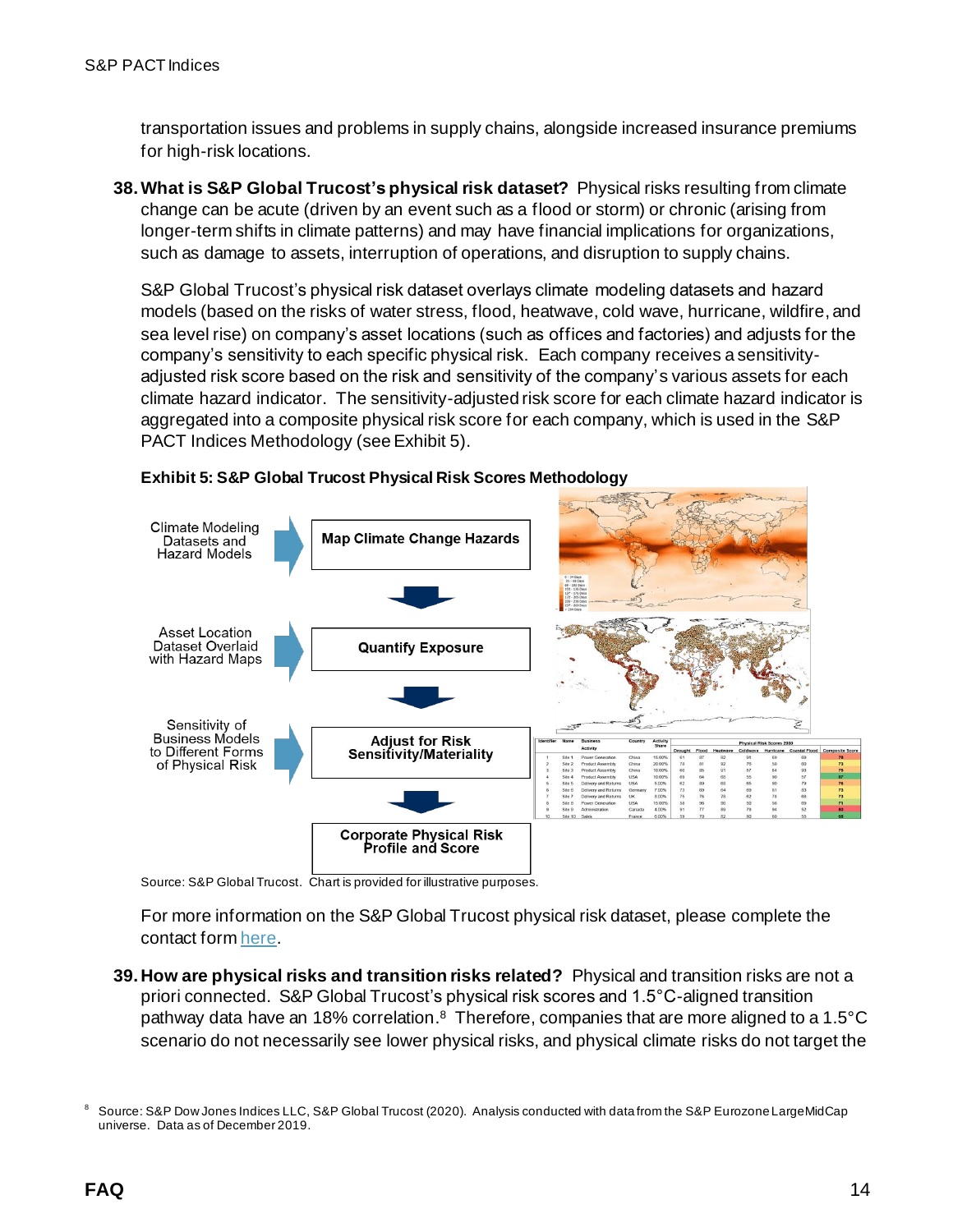worst emitters; they are based on the locations of company's assets and a company's operational sensitivity to the specific physical risks.

#### **40.Why have physical risks been incorporated into the S&P PACT Indices Methodology?** To

fully address climate risks, it is essential to reduce both transition and physical risks. If transition risk is mitigated to a large extent, but the world does not decarbonize sufficiently, physical risks will occur more frequently and to a greater extent than currently. A failure to include physical risk in a climate strategy could possibly result in an index with no more climate risk mitigation than a standard market-cap index or even the potential for higher risk. Even if the world does transition to a 1.5°C scenario, the occurrence of physical climate events will likely be more frequent than they are currently.

This rationale is also echoed in the Recommendations of the TFCD (TCFD, 2017), which outlines why the physical risks of climate change should be taken into account by investors and companies alike (see Exhibit 7). Therefore, despite not being within the EU CTB and EU PAB requirements as defined in the TEG's final report, the indices consider the physical risk exposures of constituents.



**Exhibit 6: TCFD Climate-Related Risks, Opportunities, and Financial Impact**

Source: TCFD (2017:8). Chart is provided for illustrative purposes.

**41.Why do the indices have two constraints related to physical risk?** Physical risks are divided in two categories by the TCFD: acute or chronic. Acute physical risk refers to eventbased, tail risks. Therefore, ensuring companies with high physical risk cannot have large weights in the index is an appropriate way to mitigate acute physical risks of climate change—a dynamic capping approach is used to address this.

Chronic physical risk refers to risks that build and persist over time, such as risks faced as a result of sea level rise. Reducing the weight on an average basis will decrease the overall exposure to chronic risks, hence the application of both physical risk index constraints.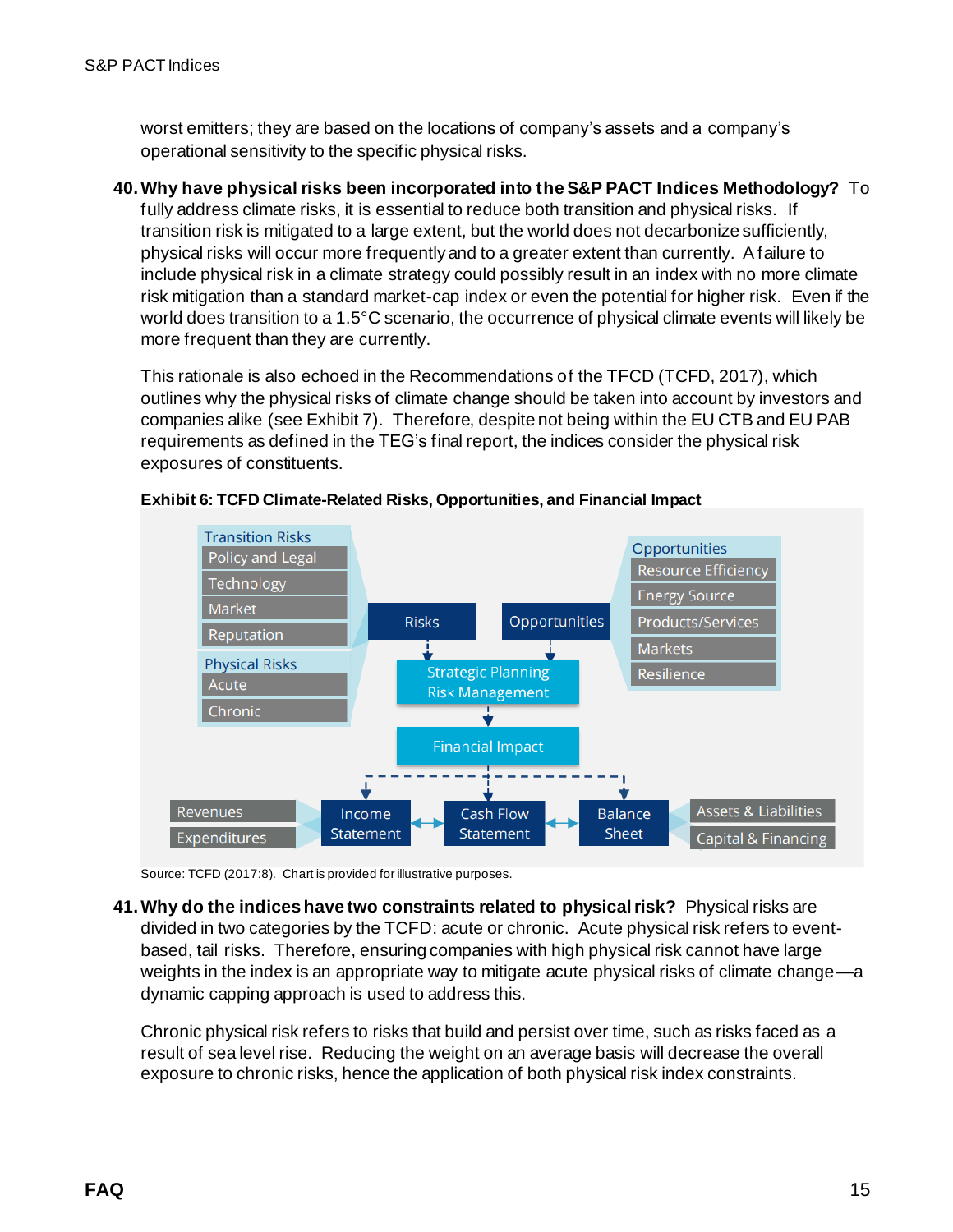**42.What are Scope 3 emissions, and why are they classified into downstream or upstream?** 

Scope 1 emissions are from directly emitting sources that are owned or controlled by a company. For example, Scope 1 includes the emissions produced by the internal combustion engines of a trucking company's fleet.

Scope 2 emissions are from the consumption of purchased electricity, steam, or other sources of energy generated upstream from a company's direct operations.

Scope 3 encompasses all other emissions associated with a company's operations that are not directly owned or controlled by the company. Therefore, Scope 3 emissions include several sources of indirect emissions in the company's supply chain (upstream) and downstream from the company's owned or controlled operations (e.g., the emissions from the in-use phase of a company's products or services, such as the driving of a truck produced by an automobile manufacturer). By this definition, Scope 3 emissions typically attribute to the largest quantity of a company's emissions footprint. Scope 3 emissions are classified into 15 distinct reporting categories (Greenhouse Gas Protocol, 2013), as seen in Exhibit 7.

| Exhibit 7: Upstream and Downstream Scope 3 Emissions Categories |                                        |  |
|-----------------------------------------------------------------|----------------------------------------|--|
| <b>UPSTREAM</b>                                                 | <b>DOWNSTREAM</b>                      |  |
| <b>Purchased Goods and Services</b>                             | <b>Transportation and Distribution</b> |  |
| Capital Goods                                                   | Processing of Sold Products            |  |
| <b>Fuel and Energy Related Activities</b>                       | Use of Sold Products                   |  |
| <b>Transportation and Distribution</b>                          | End-of-Life Treatment of Sold Products |  |
| Waste Generated in Operations                                   | Leased Assets                          |  |
| <b>Business Travel</b>                                          | Franchises                             |  |
| <b>Employee Commuting</b>                                       | Investments                            |  |
| Leased Assets                                                   |                                        |  |

Source: S&P Dow Jones Indices LLC, Greenhouse Gas Protocol. Table is provided for illustrative purposes.

- **43. How are Scope 3 emissions used in the S&P PACT Indices Methodology?** The S&P PACT Indices use Scope 3 emissions data in the assessment of the index-level carbon intensity relative to the benchmark and self-decarbonization against the required targets for attainment of relevant benchmark labeling.
- **44.What is S&P Global Trucost's Scope 3 dataset?** The S&P PACT Indices Methodology uses S&P Global Trucost's Scope 3 emissions dataset, which includes upstream and downstream emissions. Upstream Scope 3 emissions are calculated using S&P Global Trucost's environmentally extended input-output (EEI-O) model that estimates corporate environmental impacts across company operations and supply chain tiers. Downstream emissions are used as reported by companies, modeled by S&P Global Trucost, or a mix of both if not all relevant downstream Scope 3 categories are disclosed.

Reported downstream Scope 3 data are used if verified, as stated in the company's CDP disclosures. Otherwise, relevant and undisclosed Scope 3 category emissions data are modeled by S&P Global Trucost using top-down or bottom-up approaches.

The top-down downstream Scope 3 emissions modeling approach uses Scope 3 category and GICS sub-industry-specific emissions intensity factors and the company's revenues in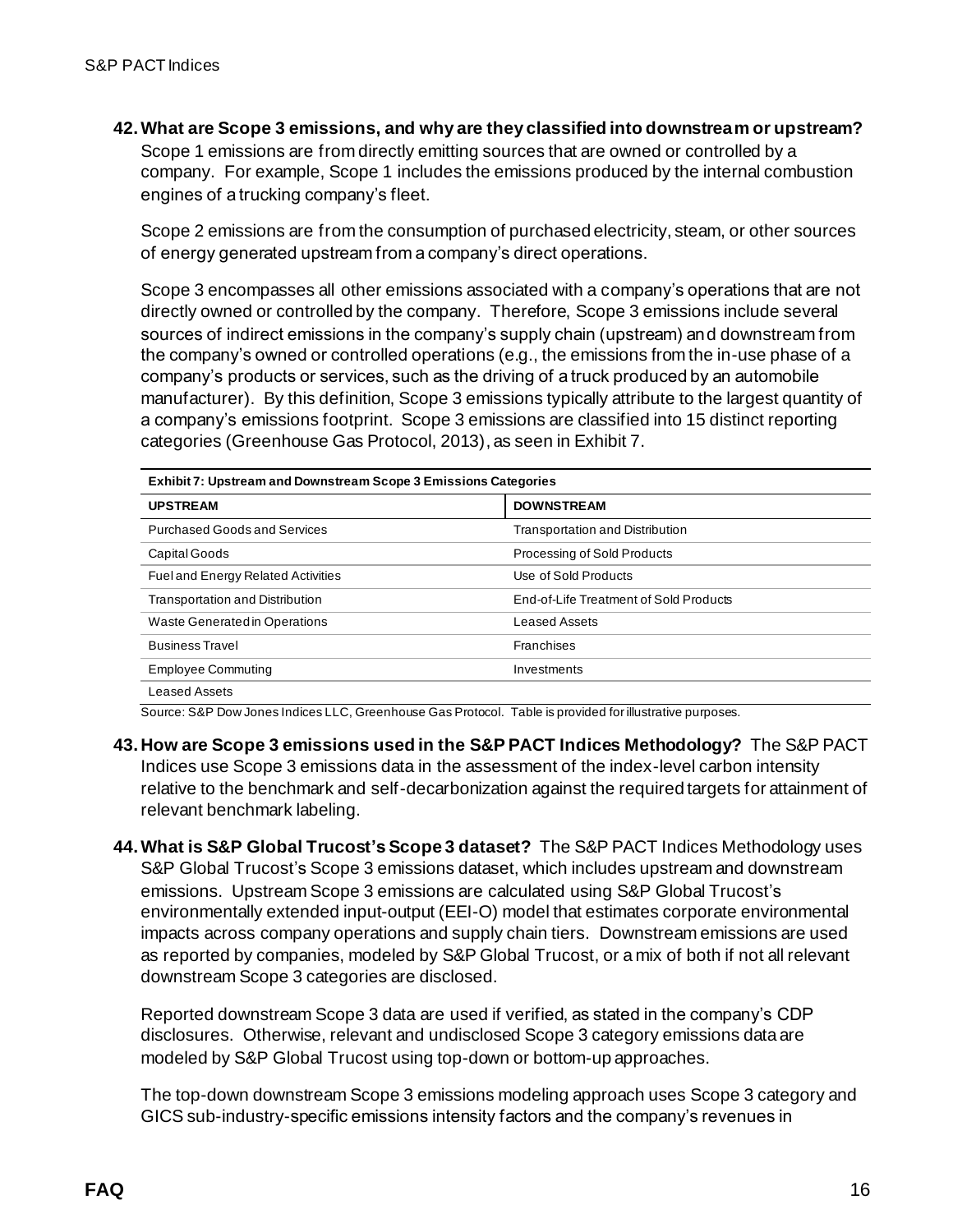estimates. The bottom-up approach is a more sophisticated approach that leverages production data for emissions estimates in key sectors. For oil & gas, coal extraction and automotive (passenger) sectors, downstream transportation and distribution and use of sold products categories are particularly material, so S&P Global Trucost uses production-based modeling approaches to estimate the downstream Scope 3 emissions of relevant companies when possible.

For more information on the S&P Global Trucost Scope 3 emissions dataset, please complete the contact for[m here](https://pages.marketintelligence.spglobal.com/Talk-to-an-ESG-Specialist).

- **45.Why are Scope 3 emissions incorporated into the S&P PACT Indices Methodology from inception, instead of being phased in?** The TEG's final report requires the use of Scope 3 emissions from inception for oil & gas and mining companies but recommends a Scope 3 data phase-in for all other industries over a four-year period. However, the S&P PACT Indices use both upstream and downstream Scope 3 emissions data in the index design from inception for all sectors for three reasons.
	- **1. To allow for the difference in sector ratios of carbon emissions between using Scopes 1 and 2 only and incorporating Scope 3 emissions:** For example, it can be seen in Exhibit 8 that the Energy sector has one-third of the carbon intensity of the Utilities sector when looking at only Scopes 1 and 2, but when Scope 3 is included, it is the highest emitting sector. As also stated in the TEG's final report, the inclusion of Scope 3 emissions allows investors to better proxy for company carbon risks.



#### **Exhibit 8: Sector Breakdown of Scopes 1, 2, and 3 Emissions**

Source: S&P Dow Jones Indices LLC, S&P Global Trucost. Analysis conducted with data from the S&P Eurozone LargeMidCap universe. Data as of December 2019. Chart is provided for illustrative purposes.

**2. To allow for more direct comparability between companies:** If Scope 3 was included for only some sectors, these sectors would appear far worse from a climate perspective, due to the selective incorporation of Scope 3 emissions.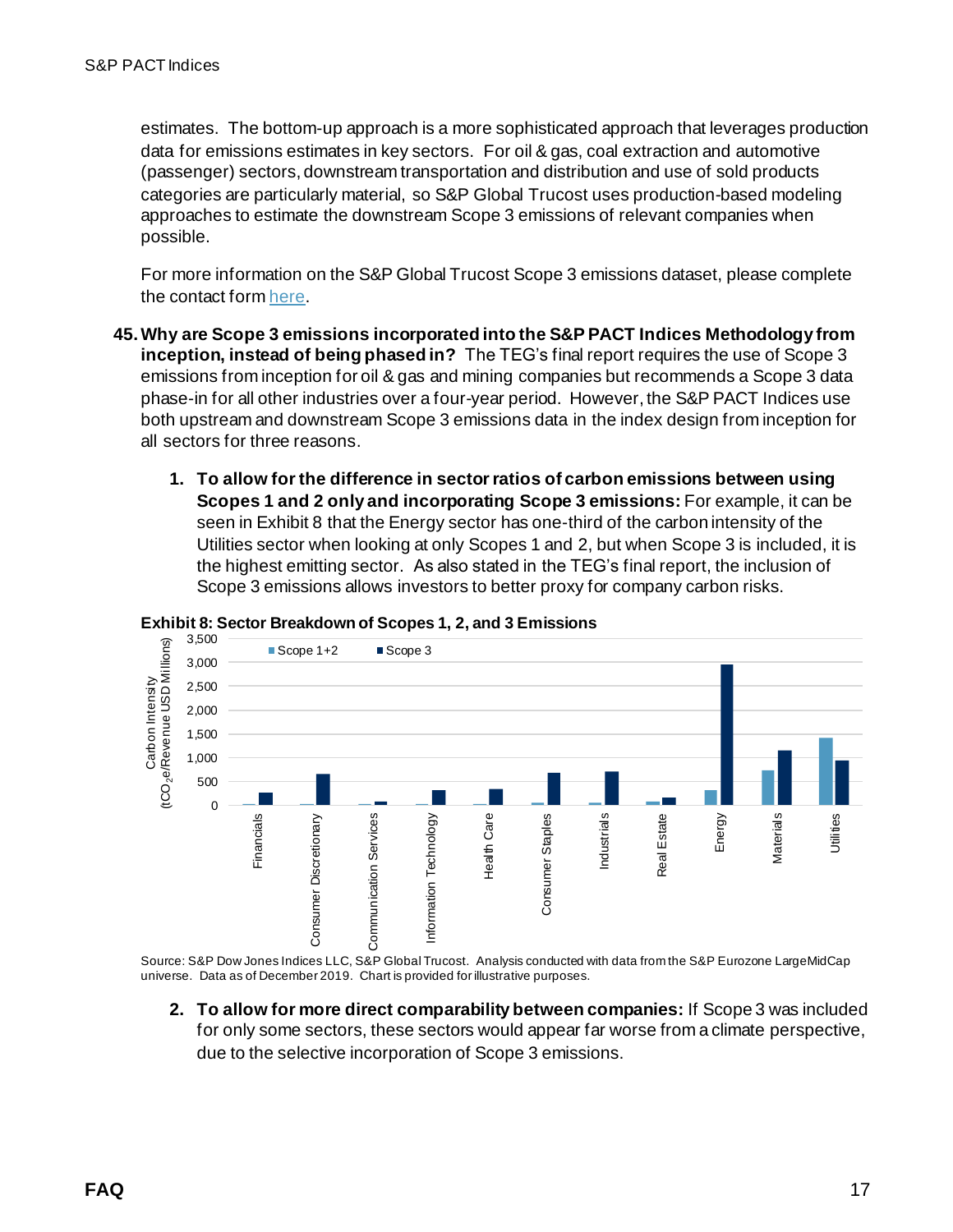- **3. To ensure the consistency in the scope of measurement of the index decarbonization over time:** Decarbonization efforts would be affected by the inclusion of Scope 3 emissions for some sectors at a later date, or the carbon intensity calculations would have to make adjustments for the sudden inclusion of additional Scope 3 emissions data.
- **46.What are science-based targets?** Science-based targets are defined as targets adopted by companies to reduce GHG emissions that are in line with what the latest climate science says is necessary to meet the goals of the Paris Agreement—to limit global warming to well below 2°C above pre-industrial levels and pursue efforts to limit warming to 1.5°C. <sup>9</sup> The intention of using science-based targets is to help those external to companies track the progress of companies transitioning to a low carbon economy.
- **47. How are science-based targets treated in the indices?** The TEG's final report requires labeled indices to consider an additional weighting allocation for companies that set evidencebased targets under strict conditions to avoid greenwashing. In the S&P PACT Indices Methodology, companies adhering to specific standards and setting science-based targets receive at least a 20% increase over their weight in the benchmark index, as a collective.

To adhere to these TEG requirements and protect against greenwashing, the indices define a company as qualifying for this index weight increase if:

- A company's science-based emission target is aligned with a 1.5°C climate change scenario;
- A company's emissions target is sufficiently disclosed and includes Scopes 1, 2, and 3 emissions;
- A company demonstrates 7% annualized decarbonization in prior performance over the past three years; and
- A company's target represents an annualized decarbonization rate of 7% when accounting for Scopes 1, 2, and 3 (upstream and downstream) emissions, assuming the company's current composition of emissions.

Companies that meet these criteria are overweighted as a group at each quarterly rebalance. Assessment of each company's targets relies on company-disclosed science-based targets, S&P Global Trucost's GHG emissions, and emissions disclosure datasets.

**48. How do the S&P PACT Indices capture climate opportunities?** The indices use a green-tobrown share metric as a proxy of relative climate-change-related opportunity. In this case, the green-to-brown share metric reflects the ratio of company revenues derived from green and brown power generation sectors, as defined in Exhibit 9.

<sup>9</sup> <https://sciencebasedtargets.org/what-is-a-science-based-target/>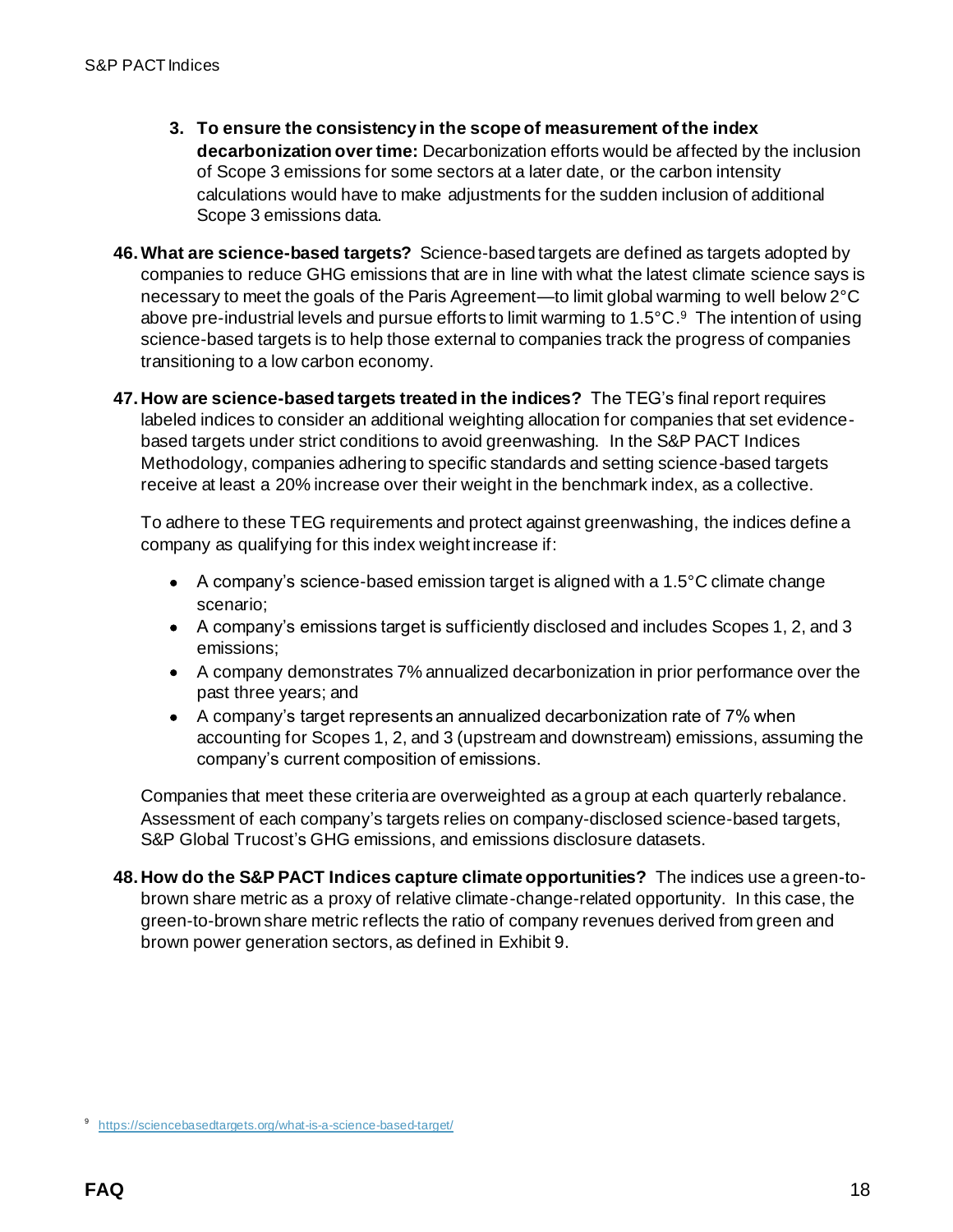| <b>Exhibit 9: Green and Brown Power Generation Sectors</b> |                                       |  |
|------------------------------------------------------------|---------------------------------------|--|
| <b>GREEN POWER GENERATION SECTORS</b>                      | <b>BROWN POWER GENERATION SECTORS</b> |  |
| <b>Biomass Power Generation</b>                            | Coal Power Generation                 |  |
| <b>Geothermal Power Generation</b>                         | <b>Petroleum Power Generation</b>     |  |
| <b>Hydroelectric Power Generation</b>                      | Natural Gas Power Generation          |  |
| Solar Power Generation                                     |                                       |  |
| Wave and Tidal Power Generation                            |                                       |  |
| Wind Power Generation                                      |                                       |  |
| Nuclear Electric Power Generation                          |                                       |  |

Source: S&P Dow Jones Indices LLC. Table is provided for illustrative purposes.

This metric is defined using the sectors in S&P Global Trucost's sector revenues dataset. Companies that have a higher green-to-brown share have higher exposure to renewable and low-emitting energy sources relative to fossil fuel sources compared with other companies.

The S&P CT Indices ensure their green-to-brown share is at least as high as in their respective benchmark index, while in the S&P PA Indices, the green-to-brown share is at least four times that of their benchmarks. This is verified at each quarterly rebalance.

The TCFD's final report (TCFD, 2017) estimates there to be a USD 1 trillion investment required per year for the transition to a lower-carbon economy for the foreseeable future. This could likely generate new investment opportunities, and the green-to-brown share is how the index is designed to capture these opportunities.

- **49.Why is nuclear energy classified as a green sector?** Nuclear power generation is assigned as a green sector in the S&P PACT Indices Methodology, since it is considered part of the solution by the IPCC (Masson-Delmotte, et al., 2018), as referenced in the TEG's final report.
- **50. How does the index methodology define high climate impact sectors, and what is the methodology trying to achieve by using them?** High climate impact sectors are a designation made in the S&P PACT Indices Methodology. The TEG's final report defines high climate impact sectors as those that are key to the low-carbon transition. The TEG final report defines these as the following 9 (of 21) NACE sections:
	- A. Agriculture, Forestry and Fishing
	- B. Mining and Quarrying
	- C. Manufacturing
	- D. Electricity, Gas, Steam and Air Conditioning
	- E. Water Supply, Sewerage, Waste Management and Remediation Activities
	- F. Construction
	- G. Wholesale and Retail Trade; Repair of Motor Vehicles and Motorcycles
	- H. Transportation and Storage
	- L. Real Estate Activities

S&P DJI classifies sectoral allocations at the revenue level rather than at the company level to minimize any unintentional greenwashing—further reasoning and interpretation of this can be foun[d here](https://www.indexologyblog.com/2020/03/16/the-sp-eurozone-paris-aligned-climate-index-concept-a-greenwashing-minimization-approach-to-high-climate-impact-sector-neutrality/?utm_source=pdf_education). The S&P PACT Indices must have at least the same revenues coming from high climate impact sectors, per dollar invested, as the benchmark index has. The index-level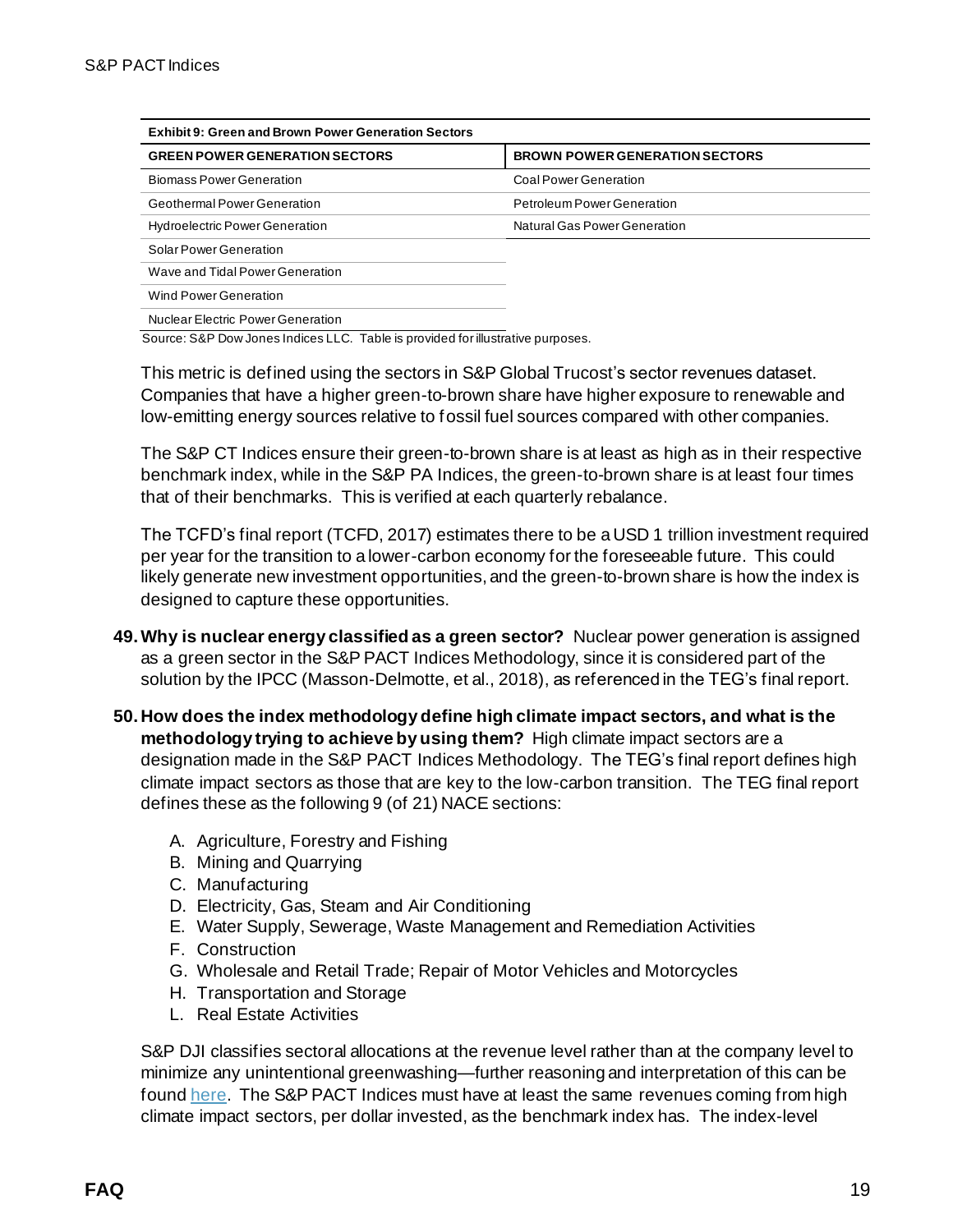carbon intensity reductions required by the TEG would be simple to achieve if the indices underweighted the most carbon-intensive sectors. However, the indices are required to not be underweight in the sectors in which there is the most potential for decarbonization.

**51.What are NACE sections, and how are they used in the S&P PACT Indices?** NACE sections are a classification of economic activities used within the European Community, which imposes the use of the classification uniformly within all the Member States, and is the subject of legislation at the EU level.<sup>10</sup> They are used to define high and low climate impact sectors in the economy, with the share of high climate impact sectors to remain at least that of the EU CTBs and EU PABs.

NACE sections are mapped to the 464 S&P Global Trucost revenues sectors, which are then used in the S&P PACT Indices Methodology.<sup>11</sup> For more information on the S&P Global Trucost sector revenues dataset, please complete the contact for[m here](https://pages.marketintelligence.spglobal.com/Talk-to-an-ESG-Specialist).

- **52.What are the differences between NACE sections and S&P Global Trucost sectors?**  NACE sections and S&P Global Trucost sectors are both approaches to define revenue streams. There are 464 S&P Global Trucost sectors, which are closely aligned with the North American Industry Classification System (NAICS). The 21 NACE sections are the first and most aggregated classification level. The most granular level of 4 NACE classes have 615 different classifications.
- **53.Why do the S&P PACT Indices use a revenue-based sector classification rather than company-level sector classifications?** The S&P PACT Indices ensure their exposure to high climate impact companies is at least benchmark neutral by using the percentage of high climate impact revenues at the index level, rather than the index weights of companies assigned to high climate impact NACE sections. This is to appreciate that companies can be involved in a variety of different business activities that the use of a company-level classification system would fail to appreciate. Similarly, companies can derive revenues from several business segments, as seen in the use of S&P Global Trucost sectors in the index methodology, and by extension, exposure to high and low climate impact sectors, as defined by the TEG.

The S&P PACT Indices Methodology's consideration of index-level revenues from high climate impact sectors and the index constraint ensuring at least the same revenues per dollar invested as the underlying index allows this TEG requirement to be met in a more sophisticated way. This objective would not be achievable if only a company-level sector classification were used. This helps to minimize any unintentional greenwashing that may result from index design within the TEG-proposed high climate impact sector framework should company-level classifications be applied rather than revenue classifications.

Also, constructing the indices using NACE section (level 1) classifications means the index design has enough flexibility in constituent weighting, compared with use of a more granular level.

<sup>10</sup> Eurostat (2008). *NACE Rev.2; Statistical classification of economic activities in the European Community.* Available at <https://ec.europa.eu/eurostat/documents/3859598/5902521/KS-RA-07-015-EN.PDF>.

<sup>&</sup>lt;sup>11</sup> For more information on high climate impact sectors, including the classification of S&P Global Trucost revenue sectors as either high or low climate impact sectors, please refer to the *[Trucost 'Climate Impact Sectors' Classification](https://www.spglobal.com/spdji/en/documents/additional-material/trucost-climate-impact-sectors-classification.pdf?utm_source=pdf_education)*.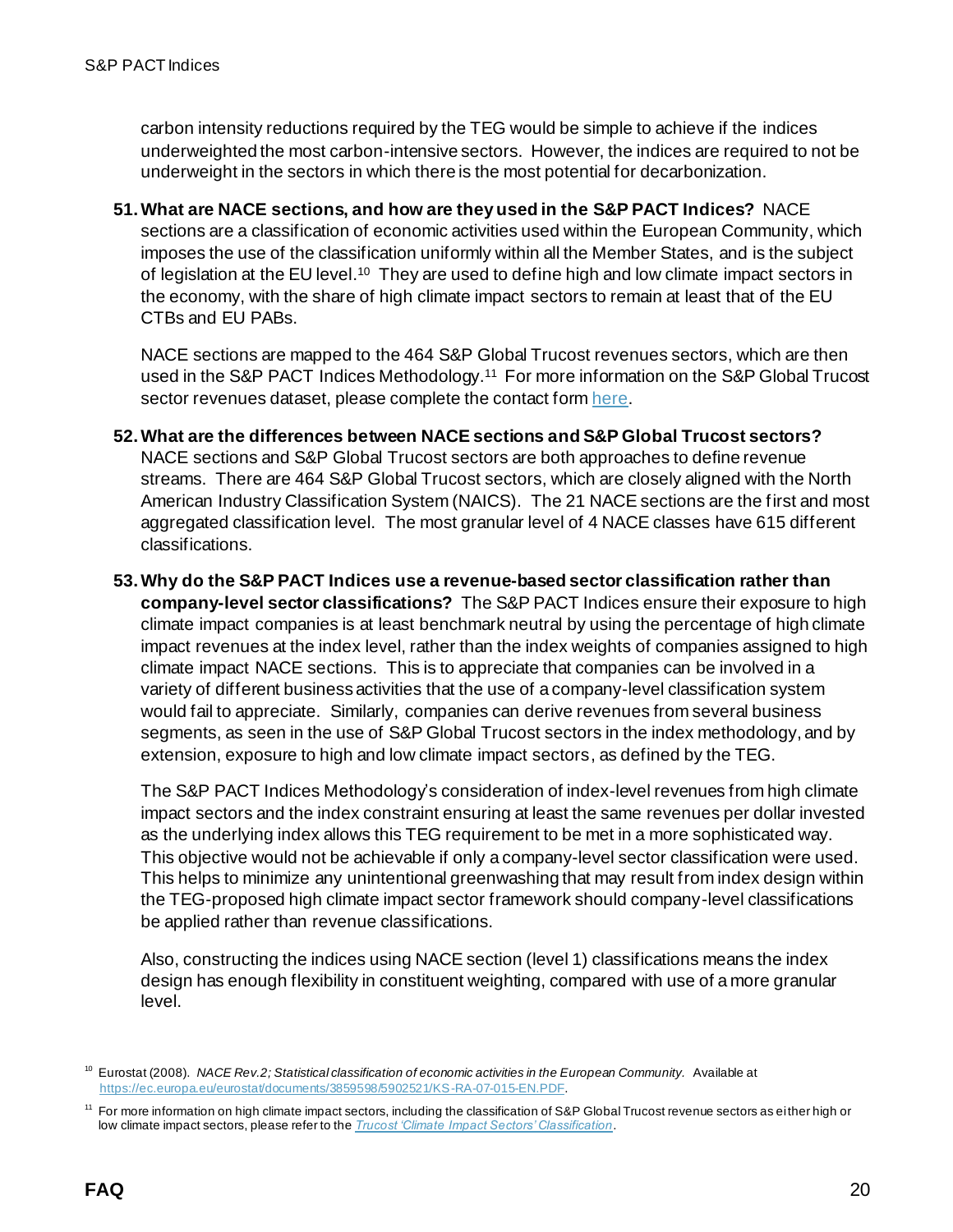- **54.When is a company deemed to have disclosed GHG emissions?** A disclosed GHG emissions data status is achieved when S&P Global Trucost identifies companies as having full or partial disclosure in its largest carbon emissions category (Scopes 1 or 2). For example, if a company's Scope 2 emissions are larger in absolute terms, the disclosure status of its Scope 2 emissions is used to define the disclosure status for the company overall. Scope 3 is not currently included in this determination, since so few companies sufficiently comply with Scope 3 disclosure rules.
- **55.What are the S&P DJI ESG Scores, and how are they used in the S&P PACT Indices?** The S&P DJI ESG Scores are environmental, social, and governance scores that robustly measure ESG risk and performance factors for corporations, with a focus on financial materiality. They are a second set of ESG scores calculated by S&P Global, in addition to the S&P Global ESG Scores that are used to define the Dow Jones Sustainability Indices constituents.

The S&P DJI ESG Scores are the result of further scoring methodology refinements to the S&P Global ESG Scores that are the result of S&P Global's annual Corporate Sustainability Assessment (CSA), a bottom-up research process that aggregates underlying company ESG data to score levels. The scores contain a total company-level ESG score for a financial year, comprising individual environmental (E), social (S), and governance (G) dimension scores, beneath which there are on average 21 industry-specific criteria scores that can be used as specific ESG signals (see Exhibit 10).<sup>12</sup>



#### **Exhibit 10: S&P DJI ESG Score Aspect Levels**

Source: S&P Global. Chart is provided for illustrative purposes.

The S&P PACT Indices use the S&P DJI ESG Score dimension scores as a proxy for a company's ESG performance. The S&P CT Indices ensure that the index-level weighted average S&P DJI ESG Score is at least as high as in its benchmark index, while in the S&P PA Indices, the index-level weighted average S&P DJI ESG Score is at least 20% of the potential

 $12$  The number of criteria a company can be assigned to depends on how many are material to the company, ranging from 16 to 27.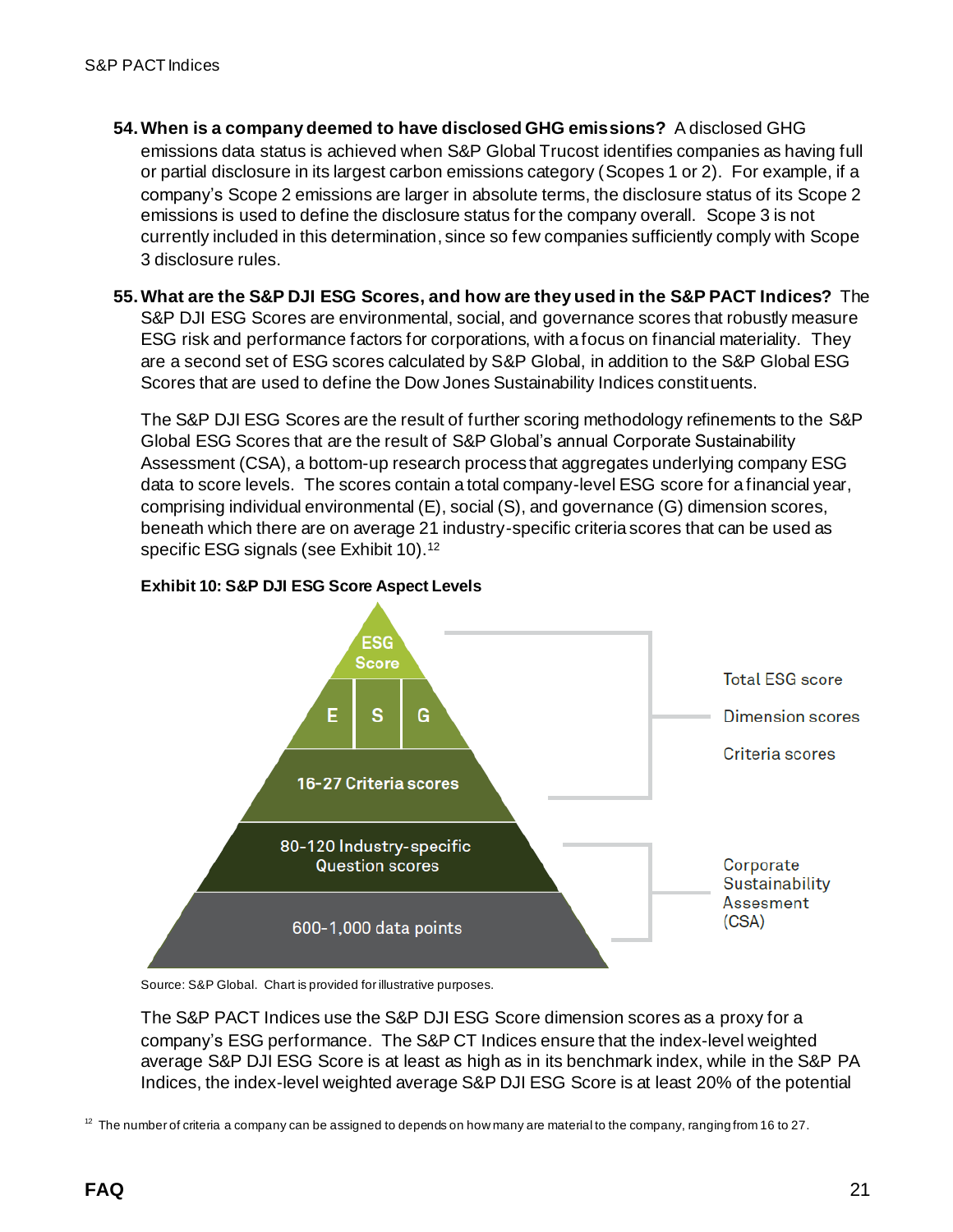improvement in index-level weighted average S&P DJI ESG Score higher that of its benchmarks. The potential improvement is defined as the difference between the benchmark's index-level weighted average S&P DJI ESG Score and the highest S&P DJI ESG Score among all companies in the benchmark index. This is one of the S&P PA Indices' optimization constraints that are ensured at each quarterly rebalance.

S&P DJI ESG Scores range from 0 to 100, with 100 representing the best performance.

For more information on the S&P DJI ESG Scores, please see th[e S&P DJI ESG Scores](https://www.spglobal.com/spdji/en/documents/additional-material/faq-spdji-esg-scores.pdf?utm_source=pdf_education)  [Frequently Asked Questions](https://www.spglobal.com/spdji/en/documents/additional-material/faq-spdji-esg-scores.pdf?utm_source=pdf_education).

**56. How are fossil fuel reserves treated in the S&P PACT Indices?** This metric considers the quantities of GHG emissions associated with the proven (1P) and probable (2P) fossil fuel reserves owned by index constituents. It is calculated as the weighted average of annual average index constituent weights and fossil fuel reserve emissions intensities, where the fossil fuel reserve emissions intensity is defined as the sum of all company-owned reserve emissions, divided by its enterprise value plus cash (see Equation 2).

#### **Equation 2: Index-Level Fossil Fuel Reserve Emissions Intensity**

$$
\sum w_i \times \frac{Fossil \; \text{Full Reserve Emissions}_i}{EVIC_i}
$$

where:

 $w_i$  = weight of the company i in the index

Fossil Fuel Reserve Emissions $_i$  = the embedded emissions in the fossil fuel reserves owned by company i

 $EVIC_i$  = enterprise value including cash of the company i

Fossil fuel reserve embedded emissions are used to control for the different emissions intensities of the same weight of coal, petroleum, and natural gas fossil fuels. For example, the emissions that would be emitted from the burning of a metric ton of coal is different than a metric ton-equivalent of petroleum (and to account for the different units each fossil fuel type are typically measured in).

The S&P CT Indices ensure that index-level weighted average fossil fuel reserve emissions exposure does not exceed that of the benchmark, while the S&P PA Indices have a reduced fossil fuel reserve emissions exposure of at least 80% relative to the benchmark. Index optimization constraints are used to ensure these outcomes at each quarterly rebalance.

**57.What are hard and soft constraints in the S&P PACT Indices Methodology, and why is such a distinction made?** The index constraints used to ensure the various specific index outcomes required by the methodology are met are classified as either hard or soft (see Exhibit 12). In the case that the index optimization does not solve at a quarterly rebalance, soft index constraints set can be partially relaxed to facilitate the solving of the optimization's objective function. However, hard constraints are non-negotiable, and those variables are required for EU climate benchmark labeling.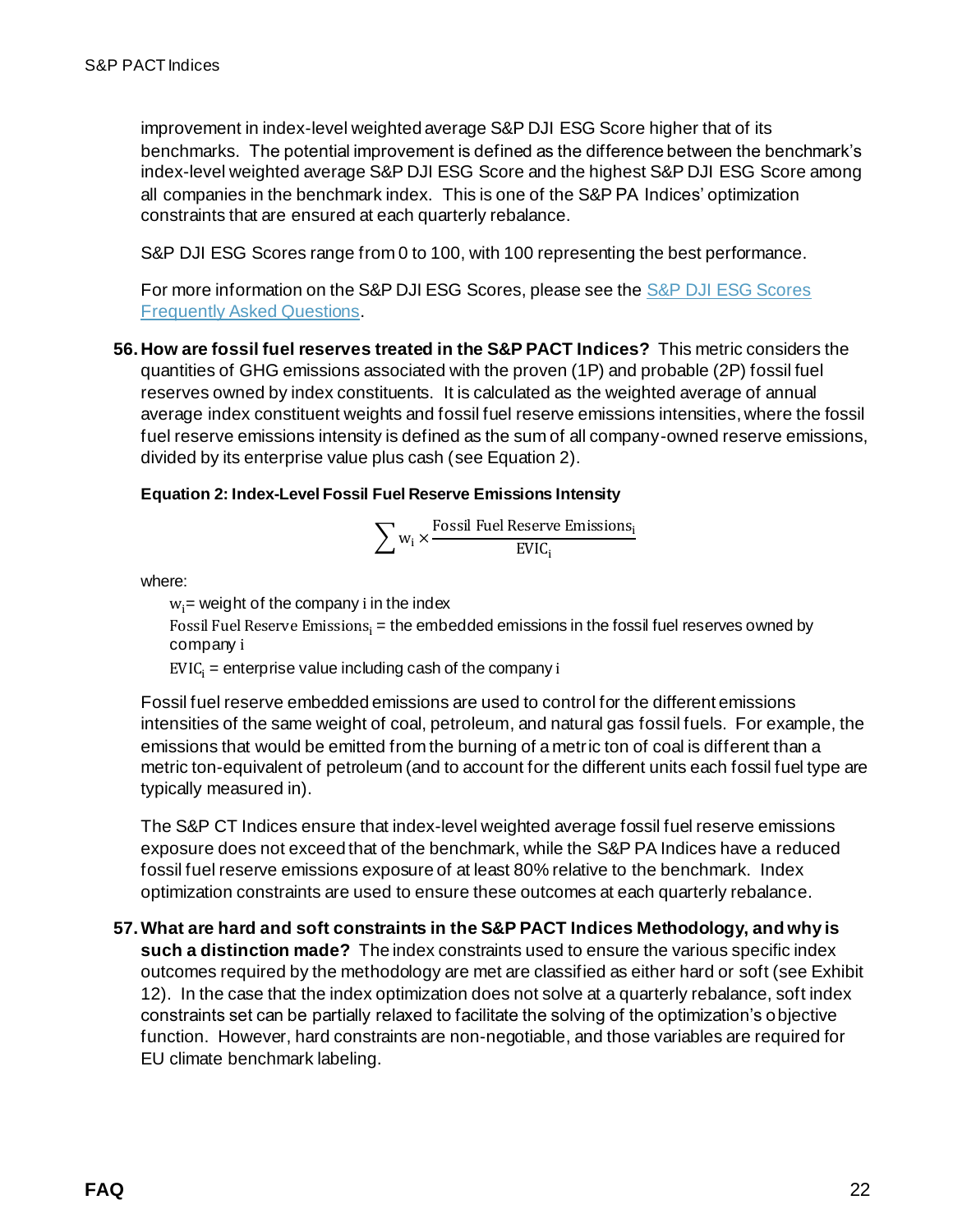| <b>Exhibit 12: Hard and Soft Index Constraints</b>                              |                                                                  |  |
|---------------------------------------------------------------------------------|------------------------------------------------------------------|--|
| <b>Hard Constraints</b>                                                         | <b>Soft Constraints</b>                                          |  |
| Weighted Average Carbon Intensity (WACI) Target                                 | Weighted Average S&P DJI Environmental Score                     |  |
| 7% Decarbonization Trajectory WACI Target                                       | Weighted Average Physical Risk Score                             |  |
| High Climate Impact Sectors Revenue Proportion                                  | Weight of Non-Disclosing Carbon Companies                        |  |
| Weight of Eligible Science-Based Targets Companies                              | Diversification Absolute Maximum Stock Weight                    |  |
|                                                                                 | Diversification Relative Stock Weight                            |  |
|                                                                                 | Liquidity Maximum Stock Weight                                   |  |
|                                                                                 | <b>Fossil Fuel Reserves</b>                                      |  |
|                                                                                 | Physical Risk Maximum Stock Weight                               |  |
|                                                                                 | Green-to-Brown Revenue Share                                     |  |
|                                                                                 | 1.5°C Climate Scenario Transition Pathway Budget Index Alignment |  |
| Source: S&P Dow Jones Indices LLC. Table is provided for illustrative purposes. |                                                                  |  |

**INDEX DATA & LICENSING**

- **58. How much index history data is available?** The S&P Eurozone LargeMidCap Net Zero 2050 Paris-Aligned ESG Index and S&P Eurozone LargeMidCap Net Zero 2050 Climate Transition ESG Index were launched on April 20, 2020. The first value date for the indices is Dec. 31, 2016. Data is available for the index back to this date, while live performance data is available for each index from its launch date.
- **59. How can I access the data for the S&P PACT Indices?** S&P PACT Index data are calculated and delivered daily and available on S&P DJI's SPICE<sup>®</sup> platform or daily Secured File Transfer Protocol (SFTP) scheduled data feeds, delivered using S&P DJI's Enterprise Data Xchange (EDX) platform.
- **60.What is SPICE, and how can I access it?** SPICE is S&P DJI's web-based index and constituent data-delivery platform. SPICE provides subscribers with access to timely, comprehensive data, corporate action alerts, and developments that affect index composition and weighting. Subscribers can customize and schedule reports to suit their respective investment criteria. For more information on SPICE, please see [https://www.spice](https://www.spice-indices.com/idp/#/)[indices.com/idp/#/](https://www.spice-indices.com/idp/#/).
- **61.What does SFTP mean?** Secured File Transfer Protocol (SFTP) is a secured means of transferring data files on a Secure Shell (SSH) data stream. SFTP is a secure version of File Transfer Protocol (FTP) and is part of the SSH Protocol. This term is also known as SSH FTP.
- **62. Do I need a license from S&P DJI in order to use the indices and their data?** Yes, in order to access, receive, use, or distribute all index data or any related information, a subscription or license agreement with S&P DJI is required.
- **63. Do I need a license from S&P DJI to use the indices in connection with financial products?** Yes, in order to use the indices in connection with a financial product or transaction, a license agreement with S&P DJI is required.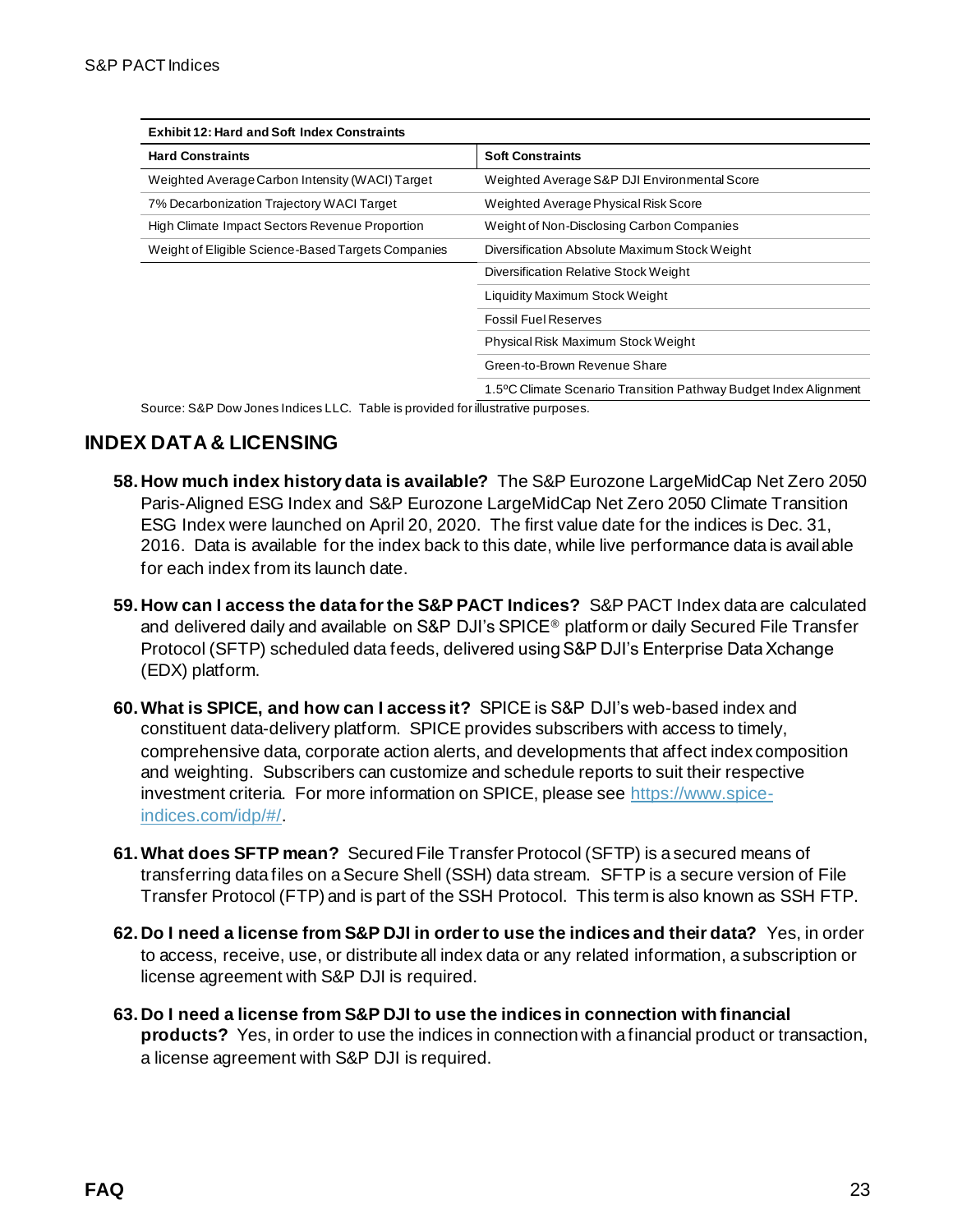- **64. How can I find out the constituents of these indices?** For information on the index constituents, please contact your S&P DJI account representative or visit [www.spglobal.com/spdji/en/contact-us/](https://www.spglobal.com/spdji/en/contact-us/?utm_source=pdf_education).
- **65.Where can I find more information about these indices?** More information on all available indices in this series can be found a[t www.spglobal.com/spdji/en/index-family/esg/esg-climate](https://www.spglobal.com/spdji/en/index-family/esg/esg-climate/?utm_source=pdf_education).

The following collateral is also available to support the S&P ESG Index Series.

- S&P Paris-Aligned & [Climate Transition Indices Methodology](https://www.spglobal.com/spdji/en/documents/methodologies/methodology-sp-paris-aligned-climate-transition-pact-indices.pdf?utm_source=pdf_education)
- Trucost [Climate Impact Sector Classification](https://www.spglobal.com/spdji/en/documents/additional-material/trucost-climate-impact-sectors-classification.pdf?utm_source=pdf_education)
- [Climate Change Investment Theme Page](https://www.spglobal.com/spdji/en/landing/investment-themes/climate-change/?utm_source=pdf_education)
- S&P DJI Education[: Conceptualizing a Paris-Aligned Climate Index for the Eurozone](https://www.spglobal.com/spdji/en/documents/research/research-conceptualizing-a-paris-aligned-climate-index-for-the-eurozone.pdf?utm_source=pdf_education)
- S&P DJI Education[: The Journey to Net Zero](https://www.spglobal.com/spdji/en/commentary/article/the-journey-to-net-zero/?utm_source=pdf_education)
- S&P DJI Education[: Transition to a 1.5°C World with the S&P PACT](https://www.spglobal.com/spdji/en/education/article/transition-to-a-15-c-world-with-the-sp-paris-aligned-climate-transition-indices?utm_source=pdf_education) Indices
- S&P DJI IndexTV[: Navigating Climate Risk with Indices](https://www.spglobal.com/spdji/en/index-tv/article/navigating-climate-risk-with-indices/?utm_source=pdf_education)
- Indexology® Blog: The EU Climate Transition and Paris-Aligned Benchmarks: A New [Paradigm](https://www.indexologyblog.com/2019/11/07/the-eu-climate-transition-and-paris-aligned-benchmarks-a-new-paradigm/?utm_source=pdf_education)
- Indexology Blog: Two Birds, One Stone: How the S&P Paris-Aligned Climate Index [Concept Meets the Proposed EU Climate Benchmark Regulation and the](https://www.indexologyblog.com/2020/04/07/two-birds-one-stone-how-the-sp-paris-aligned-climate-index-concept-meets-the-proposed-eu-climate-benchmark-regulation-and-the-recommendations-of-the-tcfd?utm_source=pdf_education)  [Recommendations of the TCFD](https://www.indexologyblog.com/2020/04/07/two-birds-one-stone-how-the-sp-paris-aligned-climate-index-concept-meets-the-proposed-eu-climate-benchmark-regulation-and-the-recommendations-of-the-tcfd?utm_source=pdf_education)
- Indexology Blog: The S&P Eurozone Paris-Aligned Climate Index Concept Sensitivity [Analysis: Decarbonization over Time](https://www.indexologyblog.com/2020/03/06/the-sp-eurozone-paris-aligned-climate-index-concept-sensitivity-analysis-decarbonization-over-time/?utm_source=pdf_education)
- Indexology Blog: The S&P Eurozone Paris-Aligned Climate Index Concept: [Implementing the Proposed EU Climate Benchmark Regulation](https://www.indexologyblog.com/2020/03/10/the-sp-eurozone-paris-aligned-climate-index-concept-implementing-the-proposed-eu-climate-benchmark-regulation/?utm_source=pdf_education)
- Indexology Blog[: The S&P Eurozone Paris-Aligned Climate Index Concept: A](https://www.indexologyblog.com/2020/03/16/the-sp-eurozone-paris-aligned-climate-index-concept-a-greenwashing-minimization-approach-to-high-climate-impact-sector-neutrality?utm_source=pdf_education)  [Greenwashing Minimization Approach to High Climate Impact Sector Neutrality](https://www.indexologyblog.com/2020/03/16/the-sp-eurozone-paris-aligned-climate-index-concept-a-greenwashing-minimization-approach-to-high-climate-impact-sector-neutrality?utm_source=pdf_education)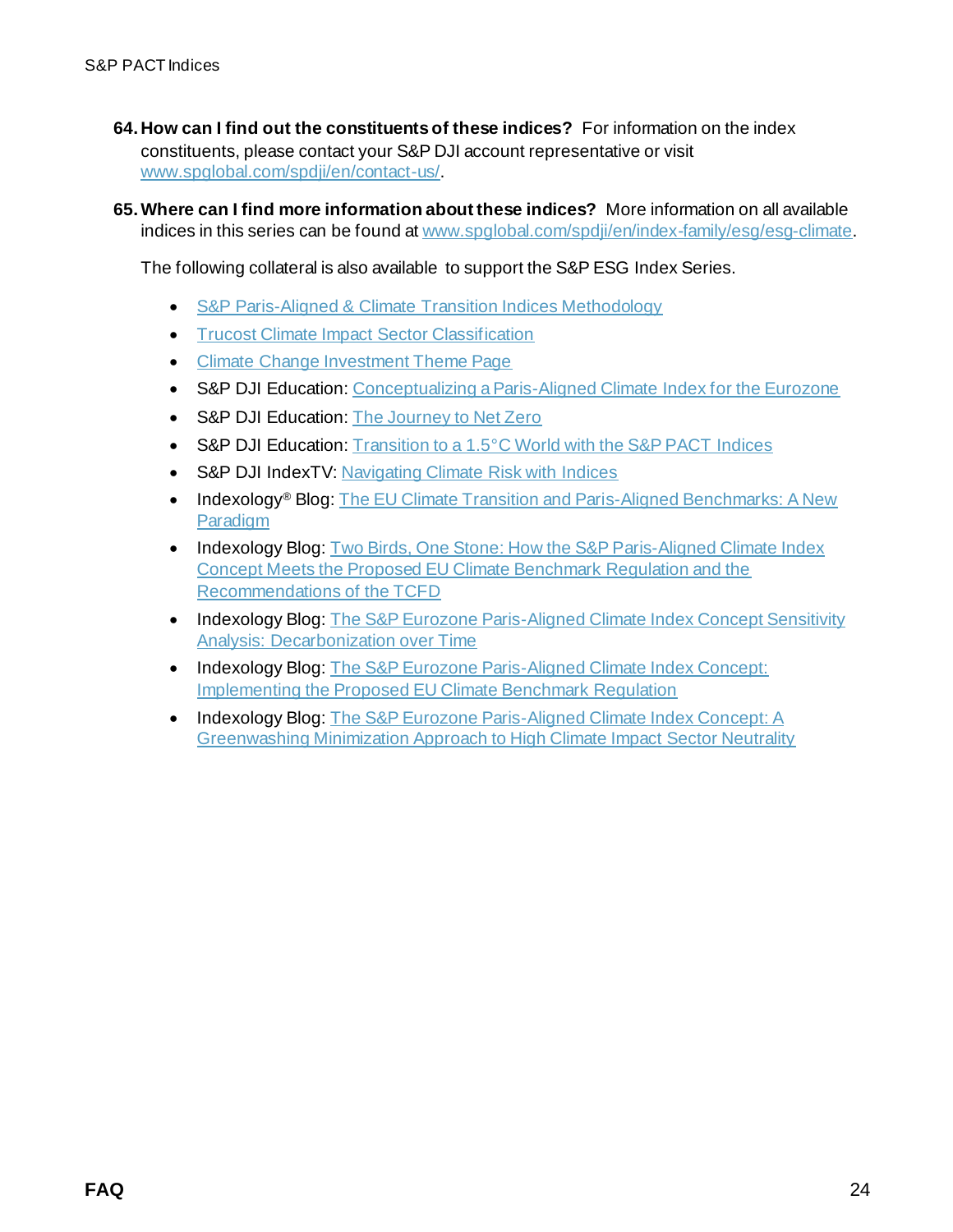## **WORKS CITED**

- EU Technical Expert Group on Sustainable Finance. (2019). *Handbook of Climate Transition Benchmarks, Paris-Aligned Benchmark and Benchmarks' ESG Disclosures.* EU Technical Expert Group on Sustainable Finance.
- EU Technical Expert Group on Sustainable Finance. (2019). *TEG Final Report on Climate Benchmarks and Benchmarks' ESG Disclosures.*
- Greenhouse Gas Protocol. (2013). *Technical Guidance for Calculating Scope 3 Emissions.* World Resources Institute & World Business Council for Sustainable Development. https://www.ghgprotocol.org/sites/default/files/ghgp/standards/Scope3\_Calculation\_Guidance\_0 .pdf.
- Krabbe, O., Linthorst, G., Blok, K., Crijns-Graus, W., van Vuuren, D., Höhne, N., . . . Pineda, A. C. (2015). Aligning Corporate Greenhouse-Gas Emissions Targets with Climate Goals. *Nature Climate Change*.
- Masson-Delmotte, V., Zhai, P., Pörtner, H. O., Roberts, D., Skea, J., Shukla, P. R., . . . Waterfield, T. (2018). *Global warming of 1.5°C.* IPCC.
- Randers, J. (2012). Greenhouse gas emissions per unit of value added ("GEVA") A corporate guide to voluntary climate action. *Journal Energy Policy* .
- Science Based Targets Initiative. (2019). *Science-Based Target Setting Manual.* https://sciencebasedtargets.org/wp-content/uploads/2017/04/SBTi-manual.pdf.
- Science Based Targets Initiative. (2020). *What is a Science Based Target*. https://sciencebasedtargets.org/what-is-a-science-based-target/.
- TCFD. (2017). *Final Report: Recommendations of the Task Force on Climate-related Financial Disclosures.*